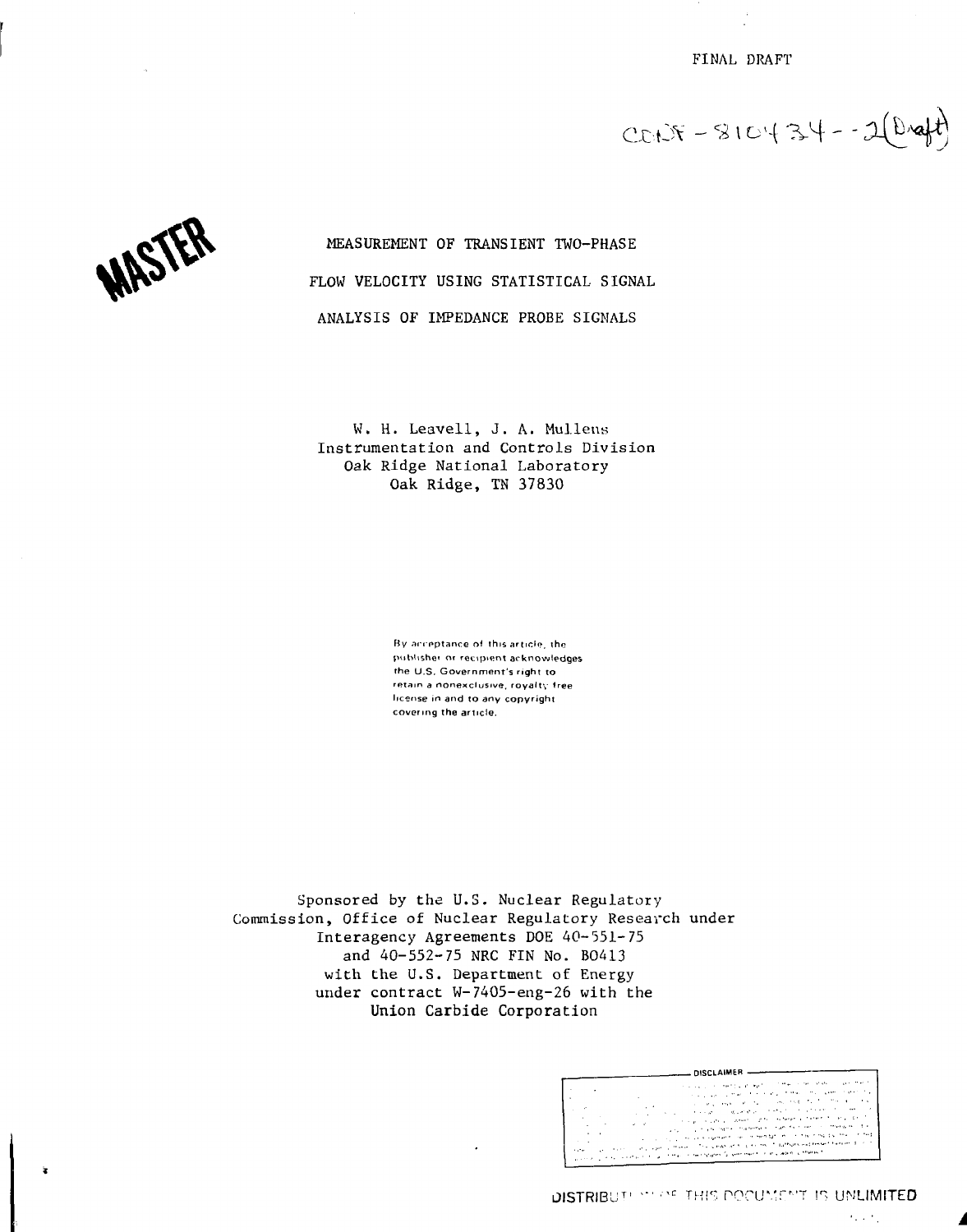FINAL DRAFT

### Abstract

A computational algorithm has been developed to measure transient, phase-interface velocity in two-phase, steam-water systems. The algorithm developed under the sponsorship of the U.S. Nuclear Regulatory Commission's Office of Nuclear Regulatory Research will be used to measure the transient velocity of steam-water mixture during simulated PWR reflood experiments. By utilizing signals produced by two, spatially separated impedance probes immersed in a two-phase mixture, the algorithm computes the average transit time of mixture fluctuations moving between the two probes. This transit time is computed by first, measuring the phase shift between the two probe signals after transformation to the frequency domain and then computing the phase shift slope by a weighted least-squares fitting technique. Our algorithm, which has been tested with both simulated and real data, is able to accurately track velocity transients as fast as 4 m/sec/sec.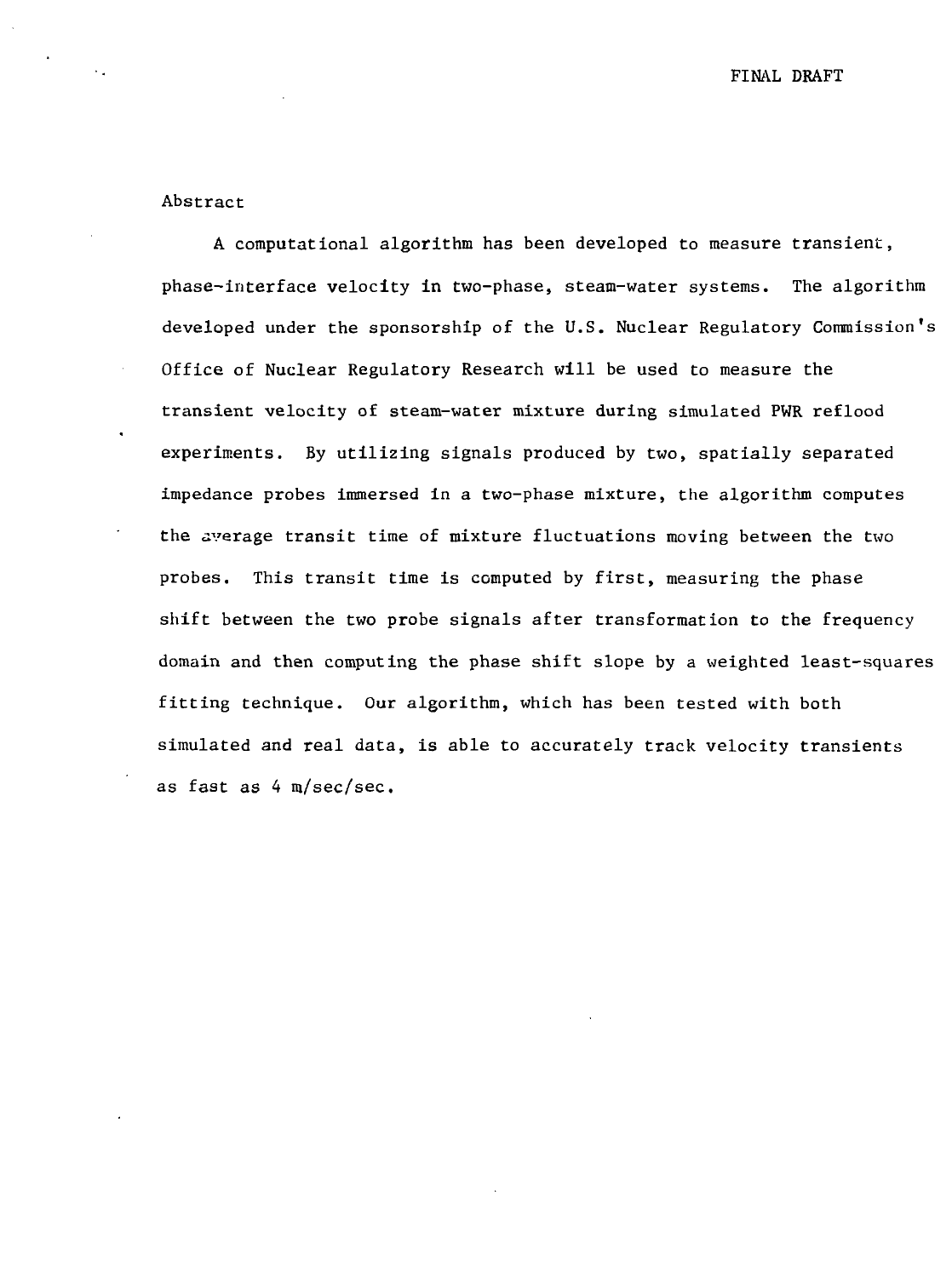#### I. Introduction

A computational algorithm has been developed to measure transient, phase-interface velocity in two-phase, steam-water systems by utilizing signals produced by two, spatially-separated impedance probes. The phase-interface velocity computed by the algorithm will be used to aid in the interpretation of mass transport prediction made by newly developed thermohydralic models for simulated PWR reflood experiments. These models assume that the transient dynamics of each phase of a two-phase mixture can be estimated by their own set of conservation equations and interphase transfer relationships<sup>1</sup>.

The algorithm which measures the transit time of mixture fluctuation moving between two spatially-separated probes extends well-established, steady-state signal analysis methods $^2$  to handle transient data through the use of short-time averaging and overlap-processing techniques and a weighted, linear-least-squares phase fitting technique in the frequency domain. Cross-correlation analysis of signals from various types of probes has been successfully used in the past to compute transit time data mainly for steady-state, two-phase flow and attempts to extend this technique to transient two-phase flow have also been done with some success<sup>4-8</sup>. Our algorithm by operating on the probe signals in the frequency domain has overcome some of the limitations of time-domain, cross-correlation analysis.

#### II. Probe Signals

The probes used in this application measure the electrical impedance of each fluid phase (the vapor phase has a high impedance whereas the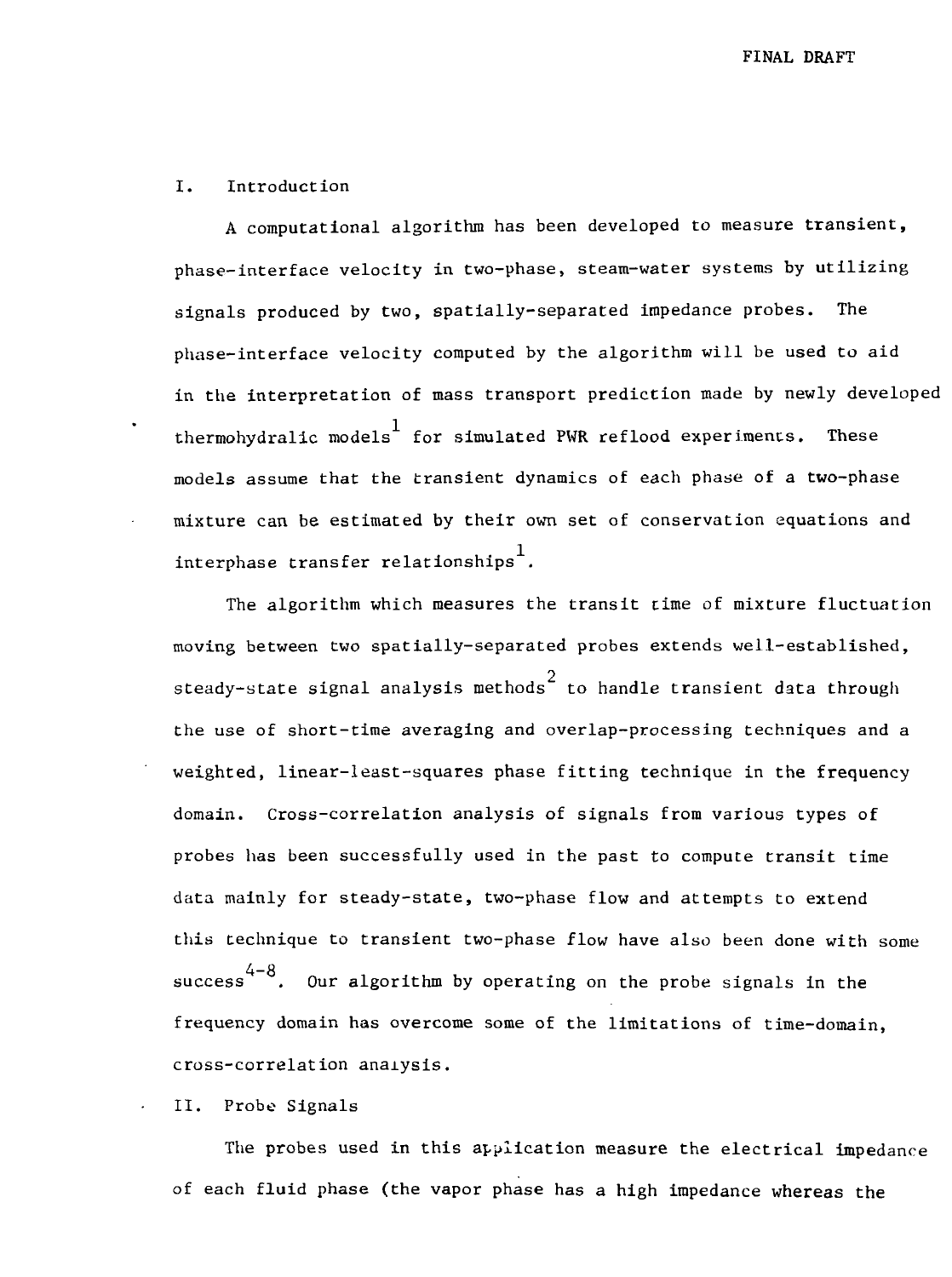9 liquid phase has a low impedance) . Figure 1 shows typical signals from a pair of impedance probe's detecting water droplets in steam. The figure illustrates the apparently random nature of the signals and the fact that the flow produces a somewhat different signal at each probe.

III. Transit Time Calculation Methods

There are two different methods for computing the transit time or time delay between two random signals. The first method operates on the two signals in the time domain and is known as the cross-correlation method $\overline{2}$ . The second method operates on the two signals in the frequency domain and is known as the cross-power spectral density method $^{\text{2}}.$  The two methods are related by the Fourier transform. The cross-correlation function of two random time signals  $x(t)$  and  $y(t)$  is defined as:

$$
R_{xy}(\tau) = \lim_{T \to \infty} \frac{1}{T} \int_{0}^{T} \chi(t) y(t + \tau) dt \qquad (1)
$$

7

where  $\gamma$  is the time delay variable and T is the integration time. The function  $\operatorname*{R}_{\mathbf{x} \mathbf{y}}(\boldsymbol{\mathcal{T}})$  will have a maximum value for some particular time delay  $\gamma$  that is equal to the transit time of the phase-interface.

In the frequency domain, the cross power-spectral density (CPSD) function of  $x(t)$  and  $y(t)$  can be defined two ways:

$$
\Phi_{xy} = \mathcal{F}[R_{xy}(\tau)] = \mathcal{F}[x(t)] \mathcal{F}[y(t)]_{(2)}
$$

where $\mathcal{F}[$  ] denotes the Fourier transform and  $\mathcal{F}$ \*[ ] denotes the complex conjugate of the Fourier transform.

4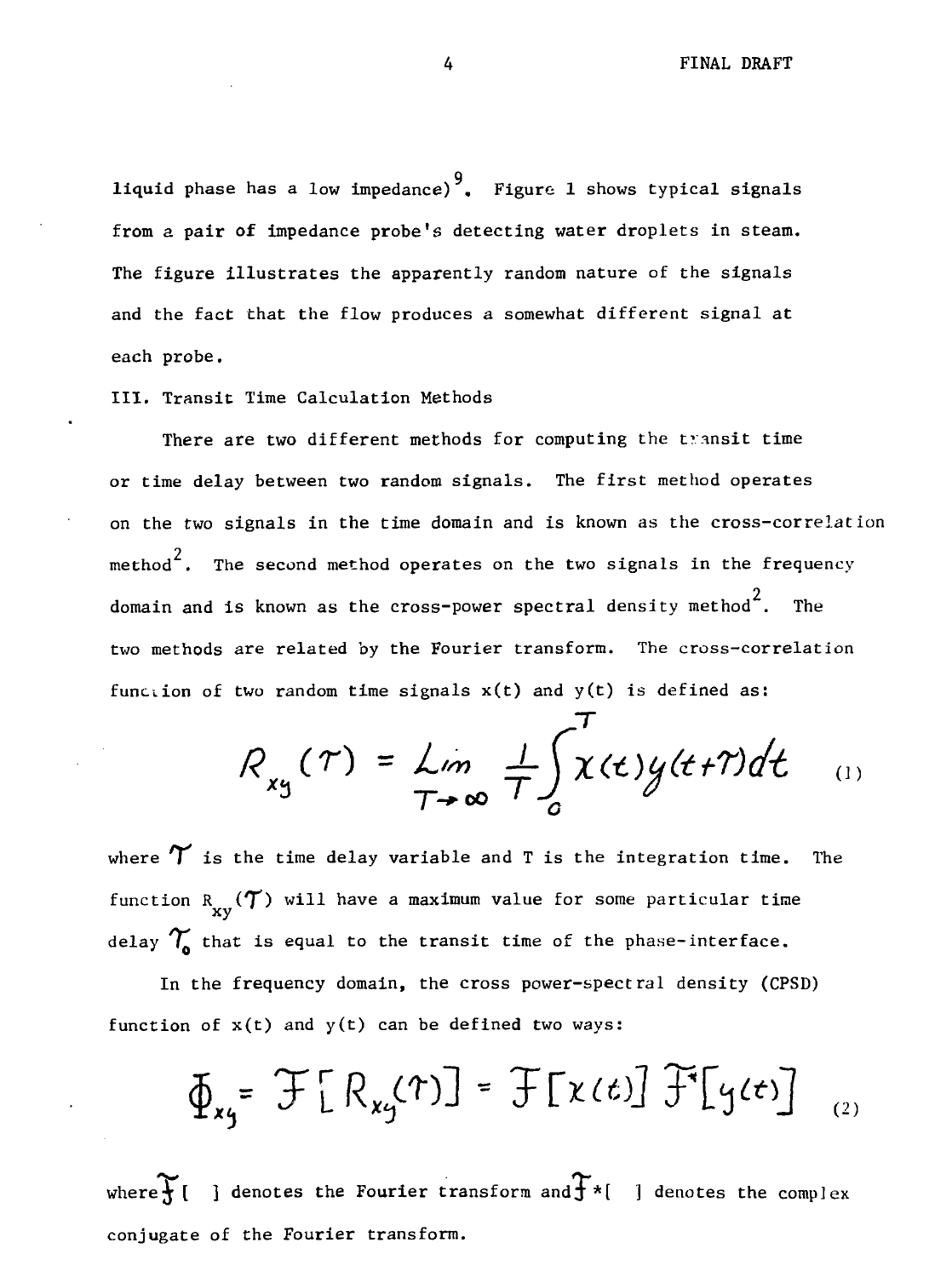The CPSD function can also be represented in polar form as:

$$
\Phi_{xy}(f) = M(f)e^{-J\theta(f)}
$$
\n(3)

where  $M(f)$  is the magnitude and  $\Theta(f)$  is the phase. For a process characterized by a simple transport delay  $\theta(f)$  is a linear function of frequency with an intercept value of  $0^{\circ}$  at 0 Hz. The slope of the phase curve is related to the transport delay,  $\mathcal{T}_{\bullet}$ , by:

$$
\Upsilon_o = \frac{1}{360} \frac{d\theta(f)}{df}
$$
 (4)

Accordingly, to estimate the slope of  $\theta(f)$ , a straight line passing through 0° at 0 Hz can be fitted to the phase estimates obtained at various frequencies. However, a fit using all the phase extimates often does not work satisfactorily, due to phase errors introduced by process and measurement noise.

If the process is stationary, both R<sub>xv</sub>( $\overline{Y}$ ) and  $\overline{\Phi}_{xy}(f)$  $\mathbf{x}$ y  $\mathbf{x}$ y  $\mathbf{x}$ y  $\mathbf{x}$ variance and effects of additive incoherent noise<sup>2</sup>. However, if the process is non-stationary or transient, long time averages will introduce process is non-stationary or transient, long time averages will introduce  $\overline{\phantom{a}}$ vary throughout the measurement time  $period<sup>2</sup>$ .

Since short-time averages are required to track a changing transport time, another means for reducing the phase variance produced by incoherent noise must be sought. One such technique $^2$  uses the coherence function to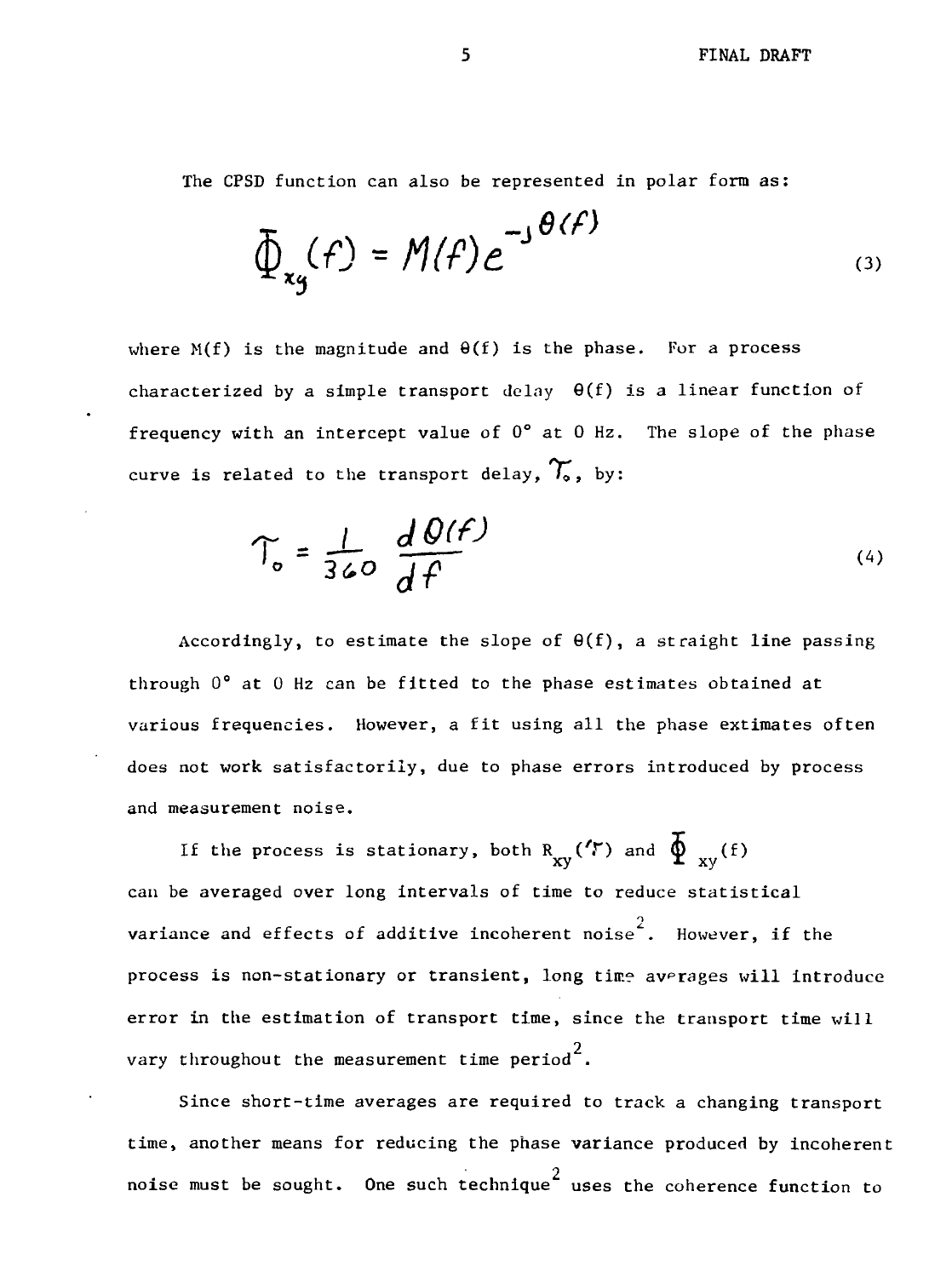identify the frequency range over which the true process signal dominates and thus to restrict the analysis to that frequency range for which the signal-to-noise ratio is high.

A measure of the noise contamination can be computed using the coherence function of the two probe signals<sup>2</sup>. The coherence function,  $\chi^{2}$ (f), takes on values between 0 and 1, 0 indicating the presence of incoherent noise only and 1 indicating uncontaminated signal. This function is defined as:

$$
\gamma^{2}(f) = \frac{\left| \oint_{x} f(f) \right|^{2}}{\oint_{x} f(\phi)} \hat{\psi}_{y}(\phi)
$$
 (5)

where  $\tilde{\Phi}_{\rm xv}$  and  $\tilde{\Phi}_{\rm xx}$ ,  $\tilde{\Phi}_{\rm vx}$  are the cross- and auto-power spectral density functions of the two probe signals,  $x(t)$  and  $y(t)$ . The coherence function is used to identify the frequency range over which there is the smallest amount of noise contamination.. We have used the coherence estimates to weight the linear fit of the CPSD phase estimates vs. frequency to discriminate against noise.

IV. Computational Algorithm

A computational algorithm has been developed based on the frequency domain technique outlined above. The algorithm has three basic parts: (1) estimation of short-time averaged CPSD, PSD, and coherence functions; (2) computation and tracking of the CPSD phase estimates; and (3) estimation of the CPSD phase slope by a coherence-weighted linear fitting technique IVa. Short-Time Averaged Spectral Estimates

The first part of the algorithm produces 1-s averages of the two probe signals' coherence function, and the auto- and cross-power spectral

6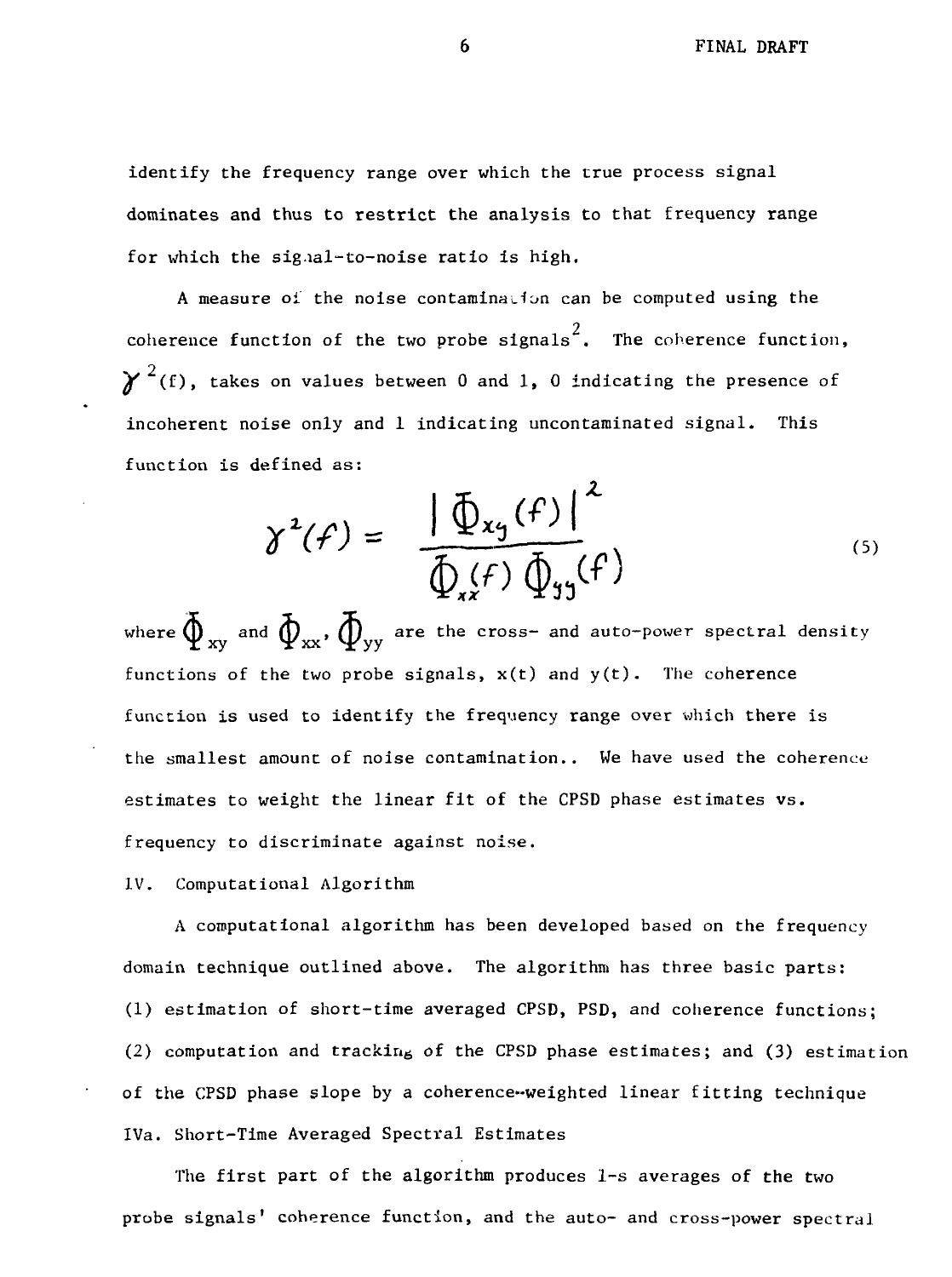density functions. One second of data (512 samples) from each probe signal constitutes an analysis interval. These analysis intervals are further partitioned into 64-point blocks, which are overlapped in time by one-half their length to produce a tocal of 15 blocks of signal data for each probe signal for each second of elapsed time. Each data block is weighted with a Hanning weighting function and then transformed using a fast Fourier transform algorithm. The resulting 32 transformed values are operated on as follows to produce spectral estimates:

$$
\widehat{\Phi}_{xx}(f) = X(f) X'(f)
$$
\n
$$
\widehat{\Phi}_{xx}(f) = X(f) X'(f)
$$
\n(6)

$$
\oint_{\gamma_1} f = Y(f) Y^*(f)
$$

$$
\widehat{\Phi}_{\kappa\varsigma}(f) = \mathbf{X}(f) \, \mathbf{Y}^*(f) \tag{8}
$$

Here  $X(f) = F[x(t)]$  and  $Y(f) = F[y(t)]$ . The 15 estimates (one for each overlapped block) of  $\tilde{\phi}_{xx}$ ,  $\tilde{\phi}_{yy}$ , and  $\tilde{\phi}_{xy}$  for each 64 point data block are then averaged together to produce 1-s averaged values for the spectral density functions. The average coherence function for this same one second of data is then calculated from the averaged spectral density functions as:

 $\overline{7}$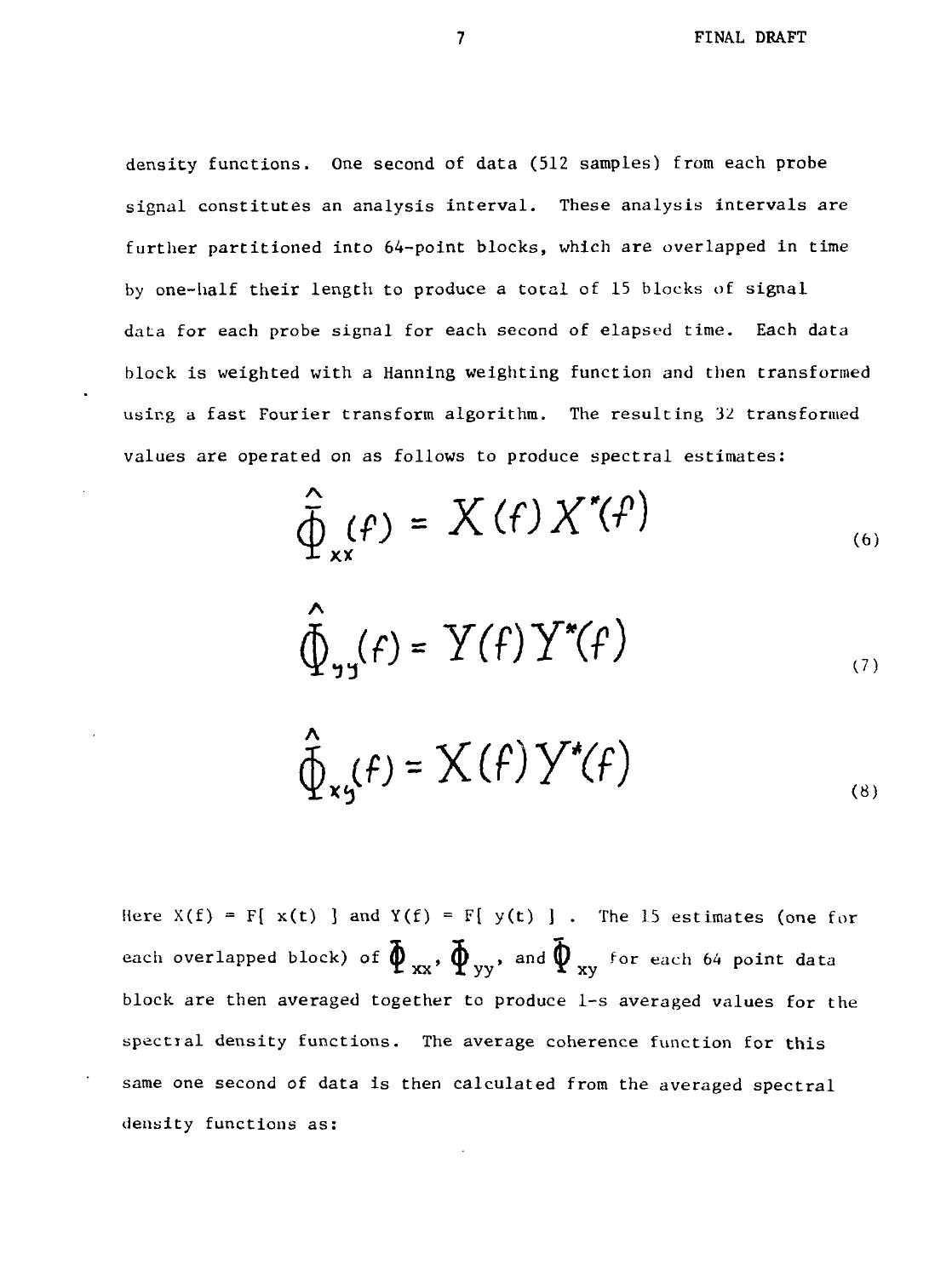$$
\gamma^2(f) = \frac{\left|\widehat{\Phi_{x_4}(f)}\right|^2}{\widehat{\Phi_{x_4}(f)}\widehat{\Phi_{y_1}(f)}}\tag{9}
$$

IVb. Phase Calculation and Tracking

The second part of the algorithm involves the calculation of the phase estimates usii.g the 32 real and imaginary pairs of the CPSD estimates. The phase angles are defined as:

$$
\Theta(f) = \tan^{-1} \frac{\text{Im} \left[ \Phi_{xy}(f) \right]}{\text{Re} \left[ \Phi_{xy}(f) \right]}
$$
 (10)

This step produces angles between  $\pm$  180° since the inverse tangent function is multiple valued. In order to produce a single-valued phase function, which is required for slope estimation, a second operation, phase tracking, is performed on the phase estimates to eliminate the artificial periodicity produced by the iu/erse tangent calculation. Our method of tracking uses an iterative procedure in which an initial slope is first estimated using the lowest frequency, phase estimate. The initial slope so derived is used to project a value for the next phase estimate. A comparison is then made between the projected value and the actual value of the next phase estimate. If the difference is greater than  $\pm$  180°, a 360° correction is made to the value given by Eq. (10). This corrected phase estimate is again compared to the projected value and is corrected again if the difference is still greater than  $\pm$  180°, Corrections and comparisons are continued until the difference is less than  $\pm$  180°, at which point the corrected phase estimate is used to update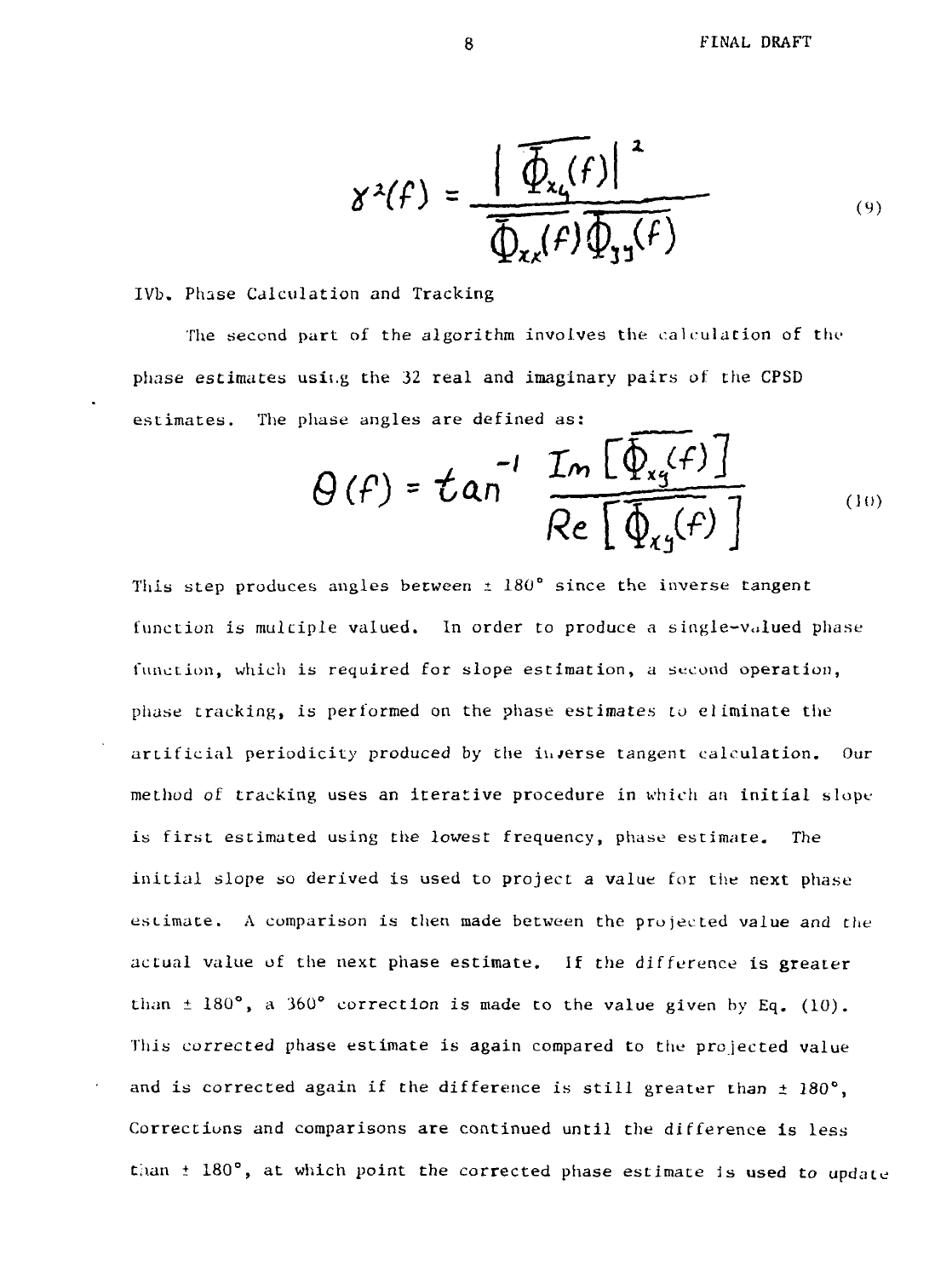the previous slope estimate. The revised slope estimate, in turn, is used to project the next phase estimate. This iterative process is repeated until all 32 estimates have been examined and corrected to produce a sing]e-valued phase function at each frequency.

IVc. Phase Slope Estimation

The final step in the algorithm is the estimation of the corrected phase function's slope. This is done by fitting a straight line passing through 0° at 0 Hz to the phase estimates, corrected as described above, using a conventional linear-least-squares procedure (see Appendix A) with coherence weighting. The slope of the least-squares line is:

$$
\frac{d\theta(f)}{df} = \frac{\sum_{i}^{u} \gamma^{2}(f_{i})\theta(f_{i})f_{i}}{\sum_{i}^{u} \gamma^{2}(f_{i})f_{i}^{2}}
$$
 (11)

where

 $\chi^2(f)$  = coherence estimate at frequency f.  $N =$  total number of phase estimates

The best estimate of transport delay is then computed by Eq.  $(4)$ .

The frequency range over which the phase function is linear has been found to be a function of the flow regime of two- $\nu$ hase, steam-water mixtures tested for this application. For a high-velocity, droplet-flow regime, the phase will typically be linear up to 400-500 Hz while for a low-velocity, slug-flow regime, the phase may only be linear up to 100 Hz. Since many different flow regimes are likely to be present throughout the duration of a reflood transient, the frequency range over which the phase is linear will thereby be a variable. In the majority

9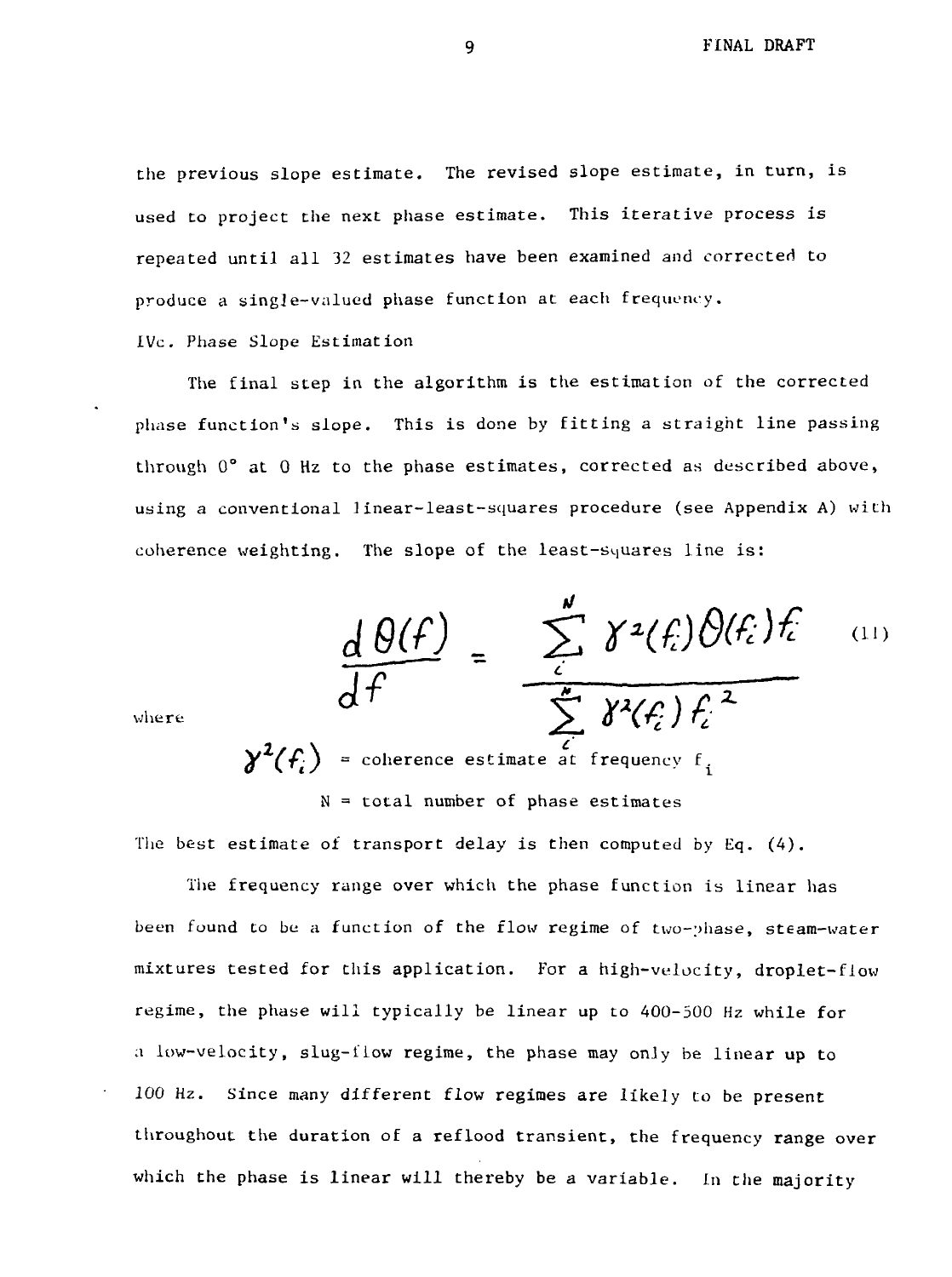of cases studied by the authors, the phase is reasonably linear up to  $\sim$  100 Hz for the impedance probes used in this application, so our practice has been to restrict the least-squares fit to the range 0-100 Hz.

IVd. Transport Delay Error Estimation

To quantify the likely range of values that a transport time estimate may have for a given analysis time interval, an error estimate was computed that compares the estimated transport time to all possible transport times for the given time interval. To establish the set of all possible transport times, a line passing through 0° at 0 Hz is projected to each individual phase estimate and the slope of that line is used to calculate one transport time. A standard deviation is then computed between the set of all possible transport times and that computed by the weighted fit described above. This standard deviation is the error estimate used in all the succeeding algorithm tests.

Although the recommended algorithm is more complicated than a straight-forward cross-correlation calculation, it often succeeds where thu simpler analysis fails, since it provides an adaptive optimization of the signal-to-noise ratio by using the coherence estimates to emphasize the true signal effects in relation to contaminating noise.

V. Algorithm Tests

Va. Simulated Data

In order to demonstrate that the algorithm computes the time delay correctly, a computer program (see Appendix B) was written to simulate probe signals for known conditions. The program was designed to simulate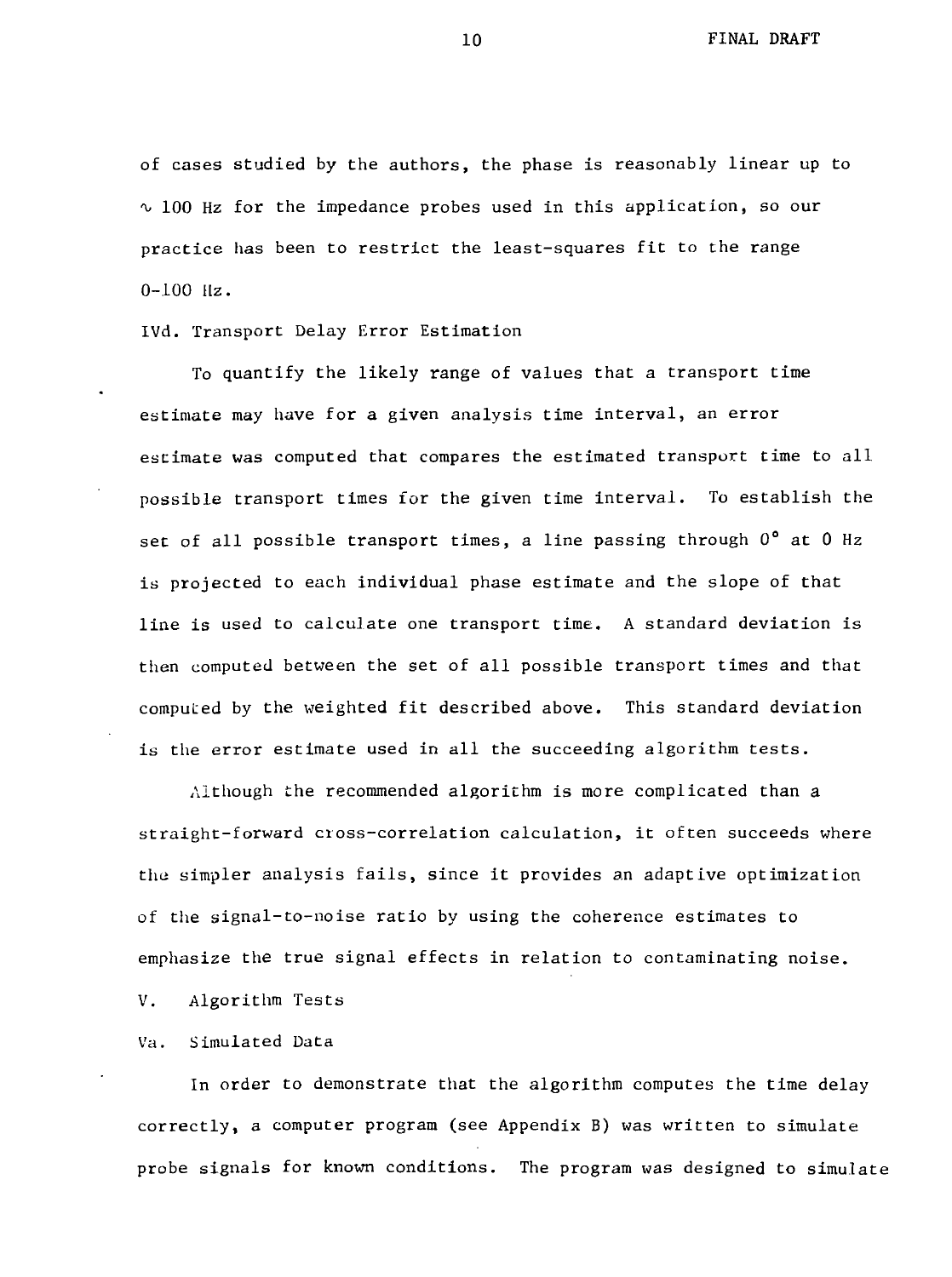both steady-state and transient transport delay and includes options to vary both the signal-to-noise ratio and the number and size of random detection events occurring in a given time interval. Figure 2 is an example of a simulated probe signal for a 250 ms. time interval.

In a test of the inherent accuracy of the algorithm, five 400-s data sets were generated with constant time delays of  $1$ ,  $3$ ,  $5$ ,  $7$  and  $9$  ms. No noise contamination was added so that calculation biases (if any) would be readily identifiable. Each 400-s data s<sub>r</sub> was subdivided into 1-s intervals of 512 points, and each such interval was analyzed to produce estimates of the time delay. The average and standard deviation of the i-s time delay estimates is given in Table 1, along with the true time delay. In each case in Table 1 the maximum error between the true and calculated delay was less than 2% of value, and the standard deviation of calculated delay was less than 1% of its mean value. Although no contaminating noise was present, the randomness of event generation made the signals' coherence range between values of 0.93 and 0.99. The presence of any noise, no matter how small, tends to cause the algorithm to slightly underestimate the true delay (see Table 1). This is thought to be due to the noise biasing the phase estimates toward 0°, thus producing a smaller phase slope and, consequently, a shorter time delay. To further investigate the effects of noise on the measured time delay, nine data sets were generated with nine different average coherences ranging in value from 0.98 to 0.11.

Figure 3 shows the resulting average time delays plotted versus coherence. In each case the average delay is slightly less than the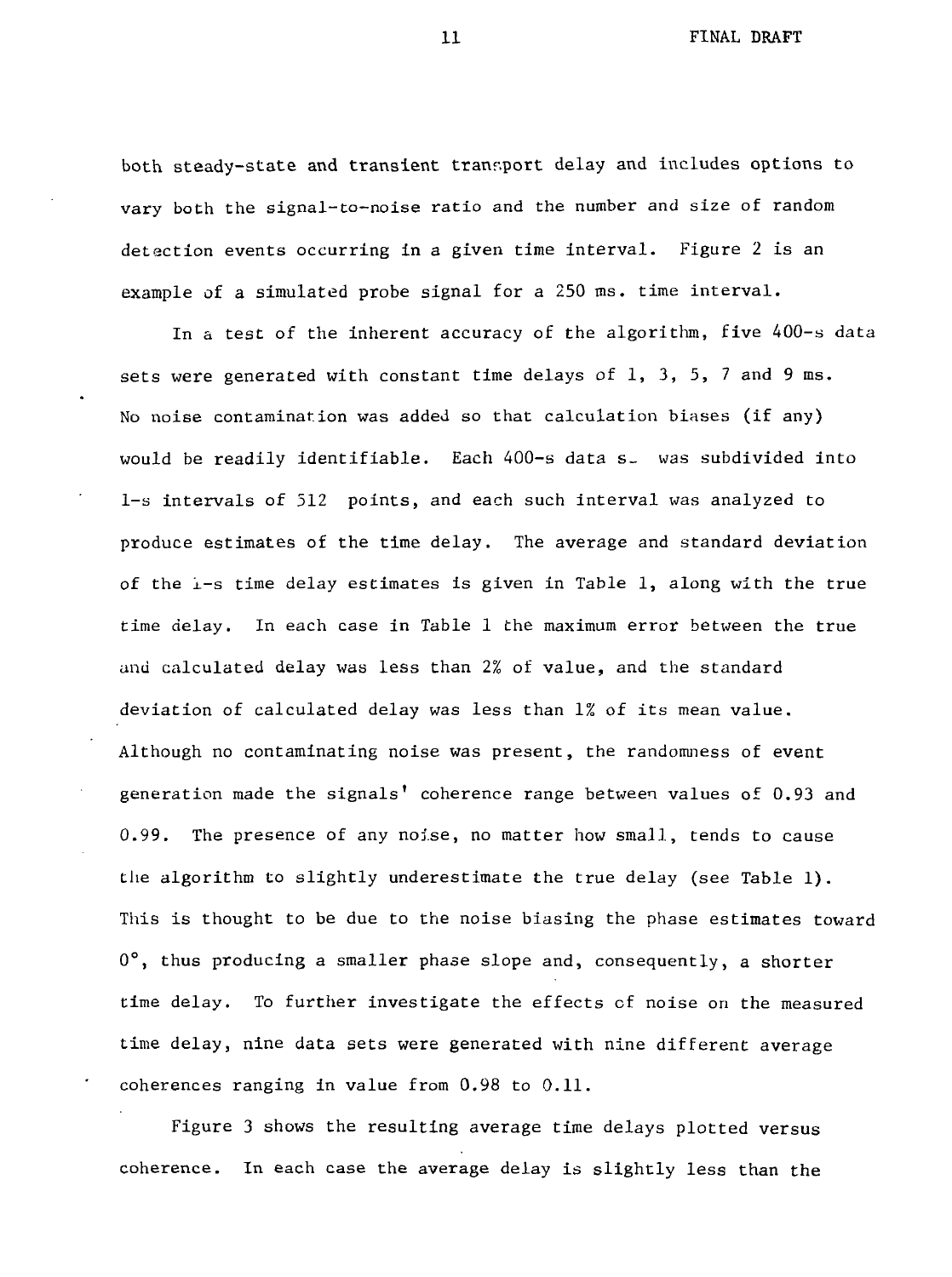true delay, and the variance of the computed delay increases rapidly for coherence values  $< 0.3$ .

To test the transient tracking capability, three data sets were generated in which the velocity was decreased linearly from 20 to 2 m/s over three different time intervals (5, 20, and 80 s). For a simulated 20 mm probe spacing, the transport time was found to vary inversely with velocity (from 1 to 10 ms) as expected. The analysis results consisted of  $l-s$  averages of the transport delay. Figure 4 shows the calculated delay vs. time for the three transients. The average signal coherence for these transients was  $\sim 0.7$ . In all three cases the transients were accurately tracked by the algorithm. The last estimate of delay in each case was < 10 ms due to the rapid change in transport delay during the last second of data.

In order to determine the effects of contaminating noise on the transient delay calculations, three transient cases were generated in which broadband noise was added to the simulated signals to produce coherences of 0.8, 0.5 and 0.3. For each case the velocity decreased linearly from 20 m/s to 2 m/s over a 20 s time interval. Figs 5-7 show the transport delay results vs. time. The algorithm reliably tracked the transient in all three cases. The effects of increasing noise seem to be most noticeable for transport delays < 2 ms. This is to be expected since the slope of the phase is small  $($   $\cdot$   $1^{\circ}$   $\text{Hz}^{-1}$ ) for such a short transport delay and small changes in the slope due to noise effects thereby produce larger changes in the computed transport delay than would result for longer delays.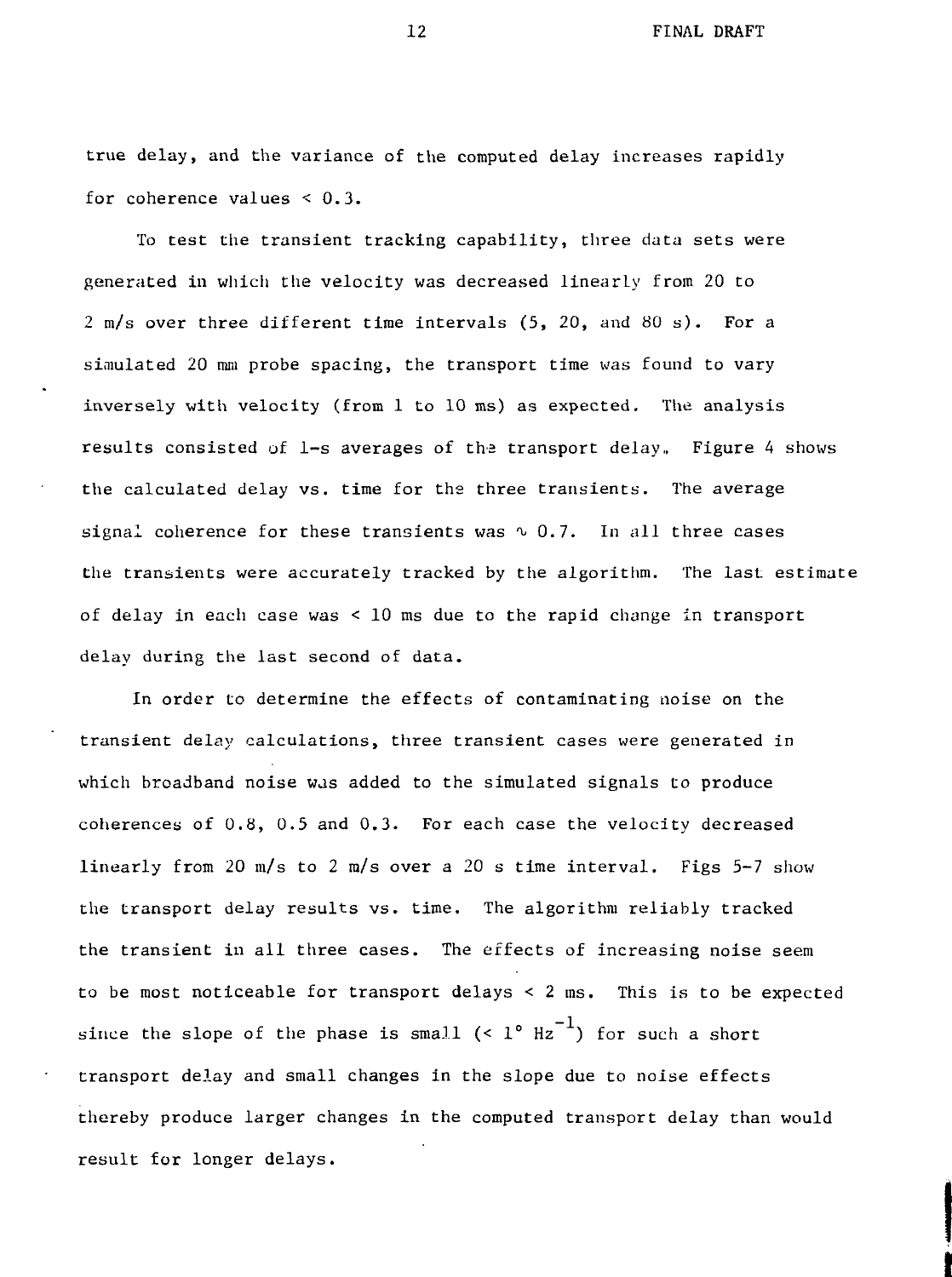To determine the effect of using averaging times  $\leq 1$  s to compute transient delays, a  $20 - 2$  m/s transient case spanning a  $5 - s$  time interval was analyzed using 1, 0.5, and 0.25-s averaged delays. The results of the three analyses are shown in Figs. 8-10. Although the variance for each delay estimate increased as shorter time averages were used, the average computed delay still tracked the true delay. Vh. Analysis of Real Transient Data

A series of tests were conducted during which transient, steam-water flow was produced. The tests were designed to approximate the reflood stage of a PWR loss-of-coolant accident. A test bundle consisting of a 3xj array of electrically-heated rods was used to simulate a reactor fuel bundle. One rod of the array was instrumented with two pairs of impedance probes which sensed the two-phase flow produced in a sub-channel of the rod array. The spacing between probes in each pair was  $\sim$  19 mm.

The test stages included a pre-heat of the rod bundle of 500° C at which time water was injected at a constant flow rate until the rod bundle was quenched. During each test the impedance probe signals were recorded on an analog tape recorder and high-speed photographs were made of two-phase flow occurring in the vicinity of one probe pair. Sequential frames from these photographs later gave an optically derived estimate of droplet velocity near the impedance probe which was compared to the value derived from the impedance probe measurements.

We analyzed the probe signals with our algorithm and obtained 1-s averages of the transport delay. During each transient the velocity varied from  $5 - 0$  m/s over time intervals of 300 to 400 s. Velocity could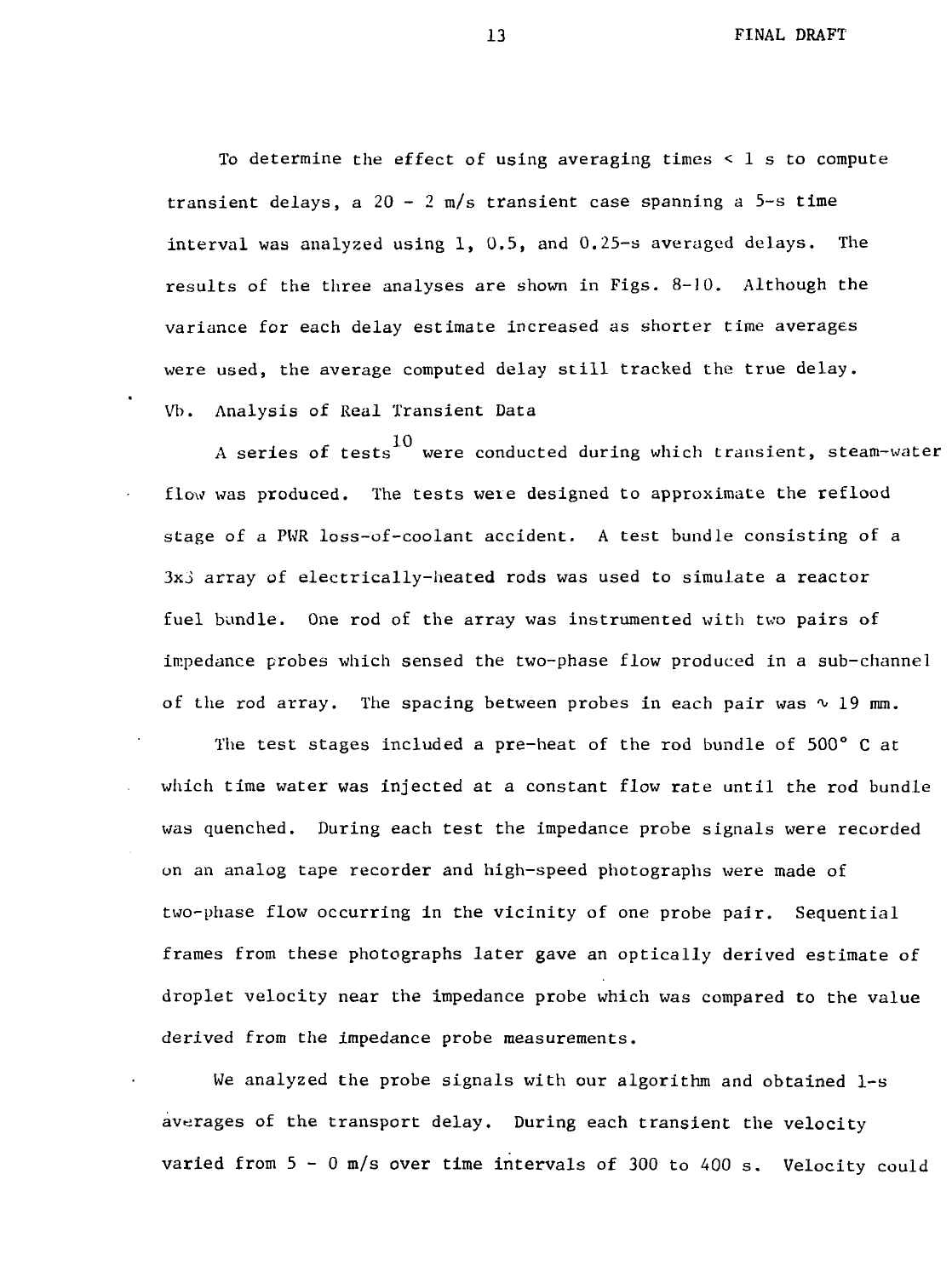be calculated from the onset of droplet flow until such time the probes became immersed by the rising water.

Figure 11 is an example of the velocities measured for one reflood transient. During the first 70-80 s only steam was present in the probe's sub-channel; at  $\sim$  80 s droplets were detected and the first velocity estimates could be made. The inferred velocity decreased slowly over the next 300 s until the probes were immersed by the water at  $\sim$  400 s. A plot (Fig. 12) of the estimated maximum and minimum values of the transport delay for each 1-s estimate of the transient shows the measurement uncertainty.

High-speed color xenon flash photographs were taken of the two-phase flow using a double exposure technique with red and green flashes. This technique<sup>10</sup> permitted the motion of many droplets to be obtained at once, from which an estimate of the average droplet size and velocity could be made. A simple comparison of the probe-inferred and photograph-inferred transport times is somewhat misleading since the former represent 1-s time-averaged values whereas the latter spatial averages at the instant of the photograph. However, such comparison is interesting, as shown in Fig. 13, where the transport delays inferred by the two methods are plotted vs. time. The photographic transport times tend to be smaller than the probe-inferred values in the majority of the cases.

At this time, the authors can not offer an adequate explanation of the discrepancy between the two methods except that the probes may tend to impede the larger droplets during sampling of the mixture.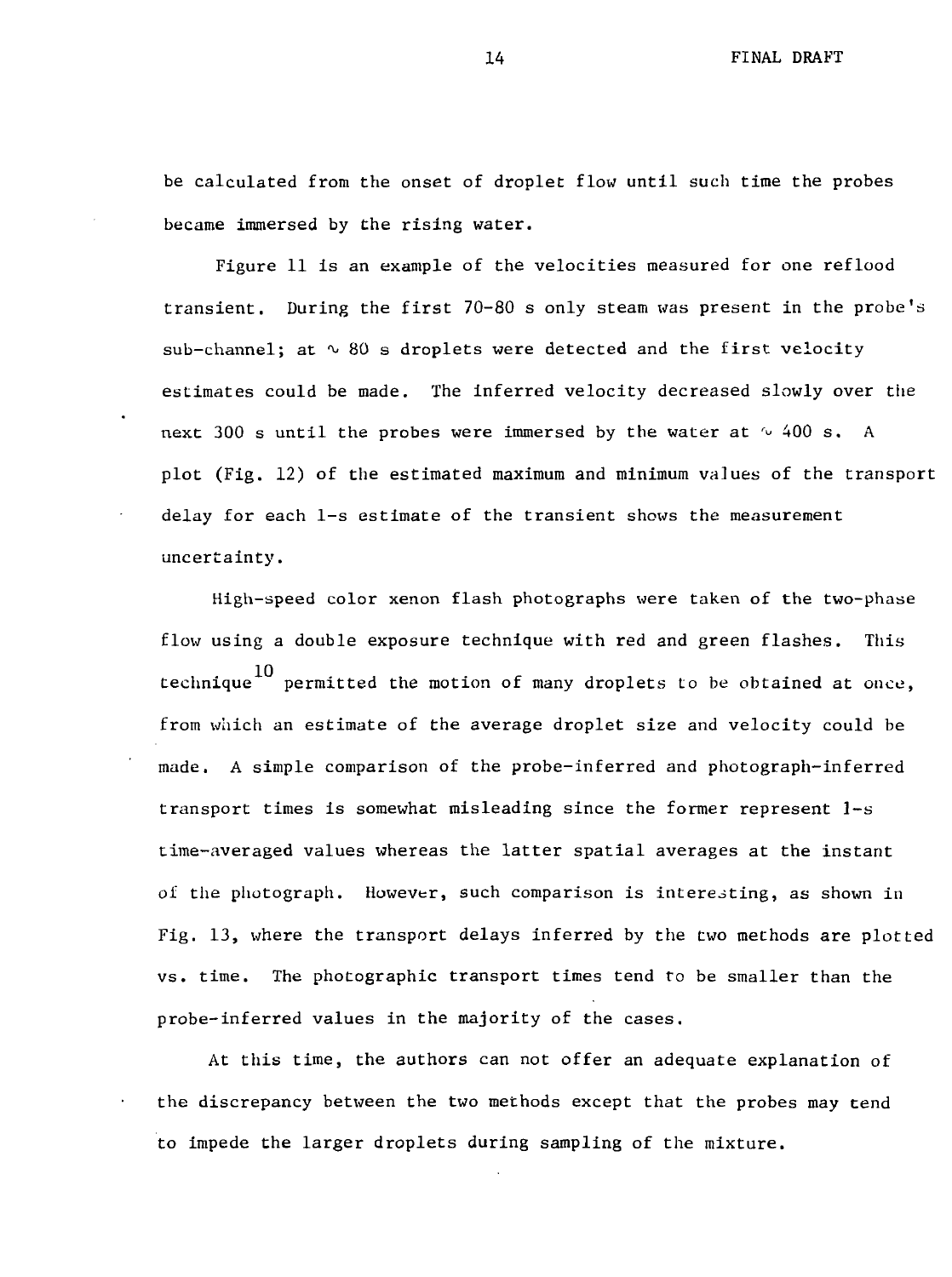### VI. Current Work

The algorithm is currently being integrated into a larger data acquisition and analysis system that will be used to analyze recorded data produced by PWR reflood test facilities under construction in Germany and Japan. Further work on relating the measured phase interface velocity to the steam and water velocity is continuing. VII. Summary

A computer algorithm was developed that will compute and track changes in two-phase flow velocity using as input signals from two spatially separated impedance probes. The transport delay is computed by estimating the slope of the phase shift between the two probe signals over short time intervals. The algorithm uses coherence function weighting to minimize effects of incoherent noise. Tests with simulated data show that the algorithm will track transient transport delays accurately. Tests with real data from a simulated reflood experiment likewise show that the algorithm provides transport delay estimates that are in reasonable agreement with values derived by other methods.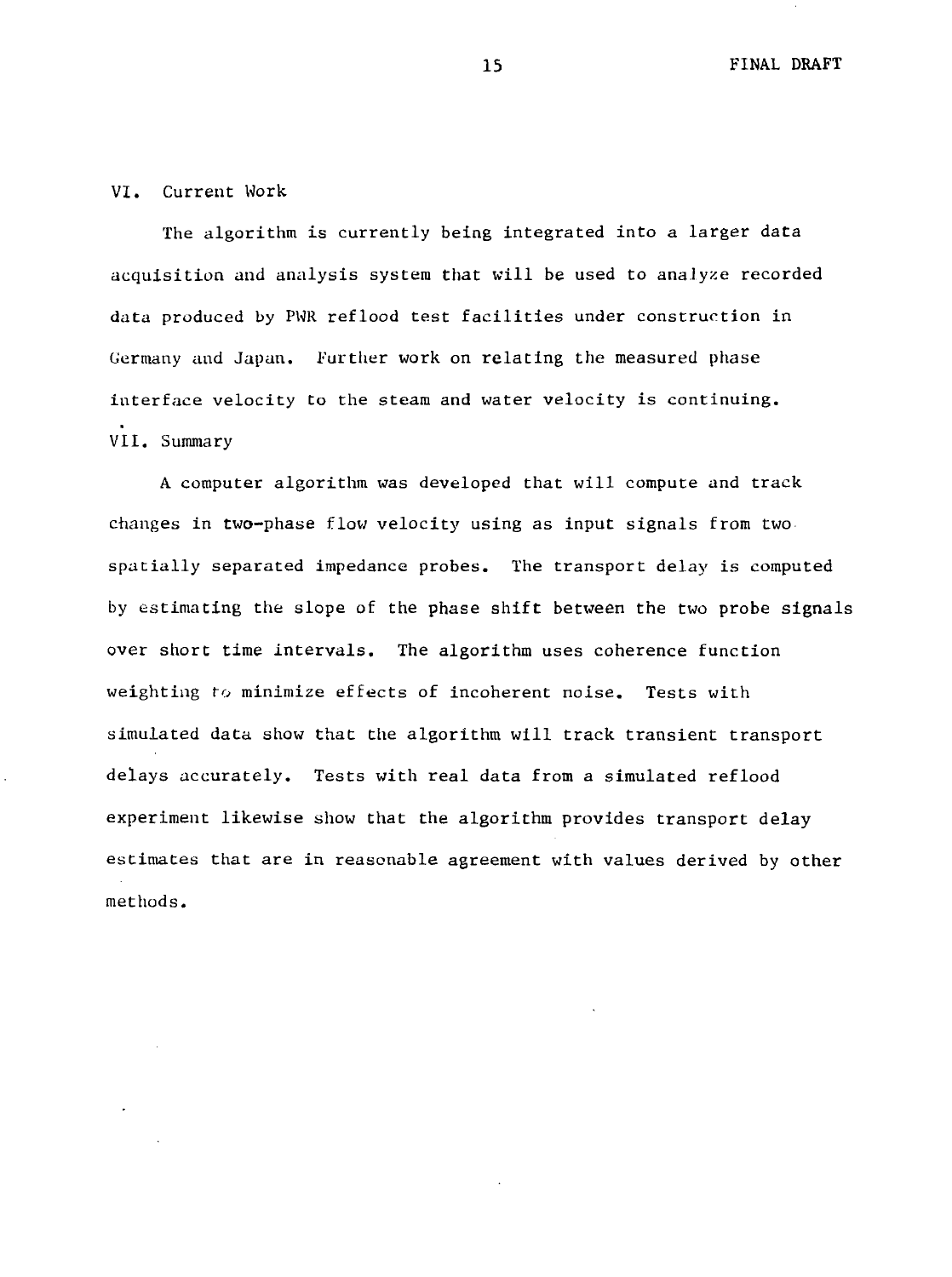### Acknowledgement

The authors would like to acknowledge J. E. Mott and F. Shahrokhi for their valuable assistance in the early development stages of the algorithm. We would also like to acknowledge J. E. Hardy, M. J. Roberts, and I. J. Paulus for their valuable assistance in acquiring the transient, two-phase, impedance-probe signals during the reflood tests, and H. Leibert for the aquisition and analysis of the high-speed photographs of the two-phase flow.

 $\ddot{\phantom{a}}$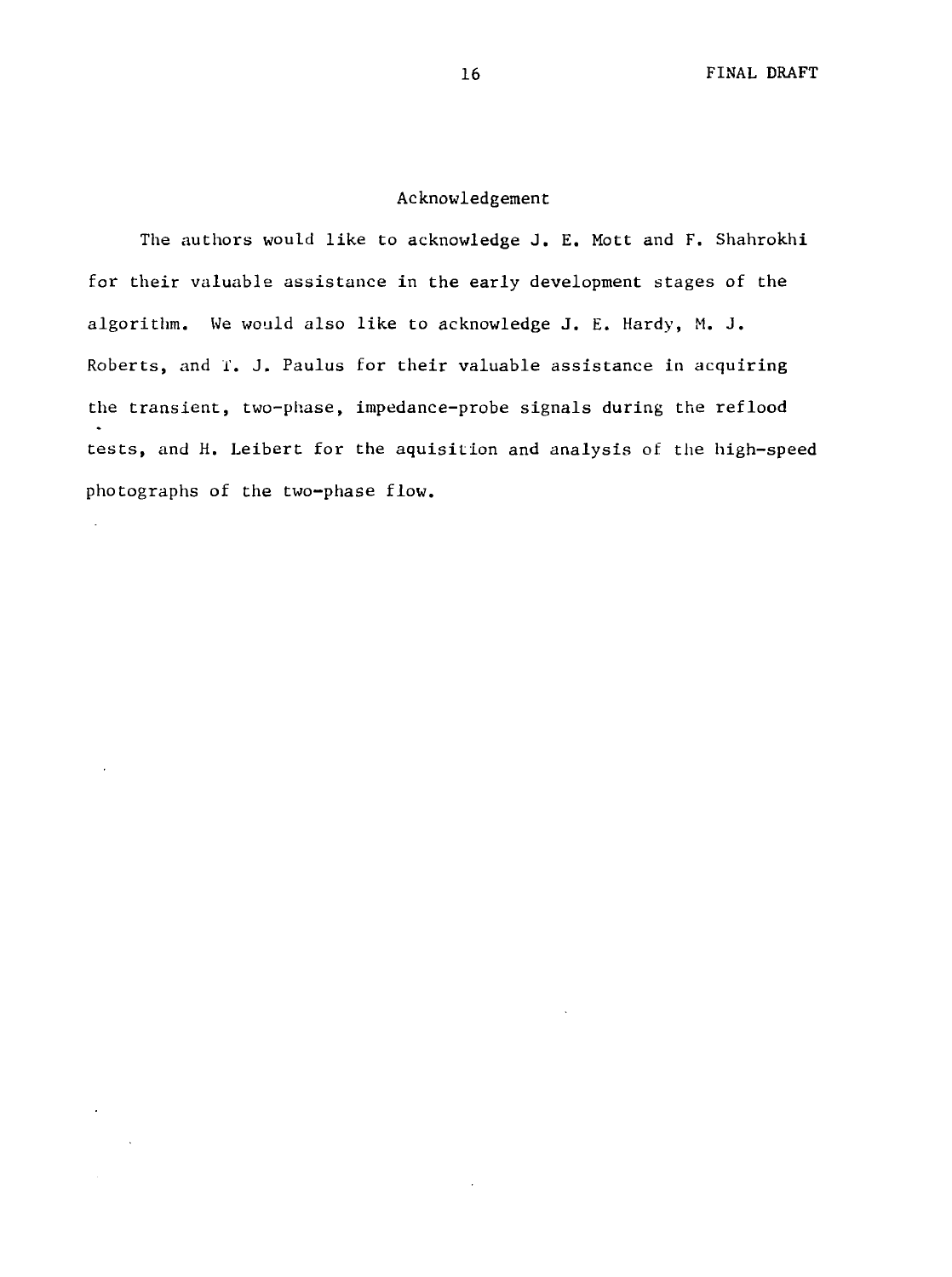Ñ.

### Appendix A

### The Derivation of the Phase Slope

Formula Using Coherence Weighted Linear Least-Squares Fit

Given the following:

$$
\mathcal{O}_{\mathcal{L}} = \left\{ \Theta(f_{\mathcal{L}}) , \mathcal{L} = I \mathcal{L} \circ N \right\}
$$
 (A1)

and

 $\bullet$ 

$$
\hat{Q}_{i} = S f_{i} , i = 1 \text{ to } N
$$
\n
$$
(A2)
$$

we define a weighted mean square error between Eqs. Al and A2 as:

$$
\overline{\epsilon}^2 = \frac{1}{N} \sum_{i=1}^{N} W_i (\theta_i - s f_i)^2
$$
 (A3)

expanding Eq. (A3) yields

$$
\overline{\epsilon^2} = \frac{1}{N} \sum_{i=1}^{N} W_i \left( \frac{\partial_i^2}{\partial_i^2} 2 \frac{\partial_i}{\partial f_i} 5 f_i^2 + 5^2 f_i^2 \right)_{(A4)}
$$

To find  $\vec{\epsilon}^2$  minimum, we take the partial derivative of Eq(A4) with respect to S which yields:

$$
\frac{\partial \overline{\epsilon^2}}{\partial S} = \frac{1}{N} \sum_{i=1}^{N} W_i \left( -2 \theta_i f_i + 2 S f_i^{2} \right)_{(AS)}
$$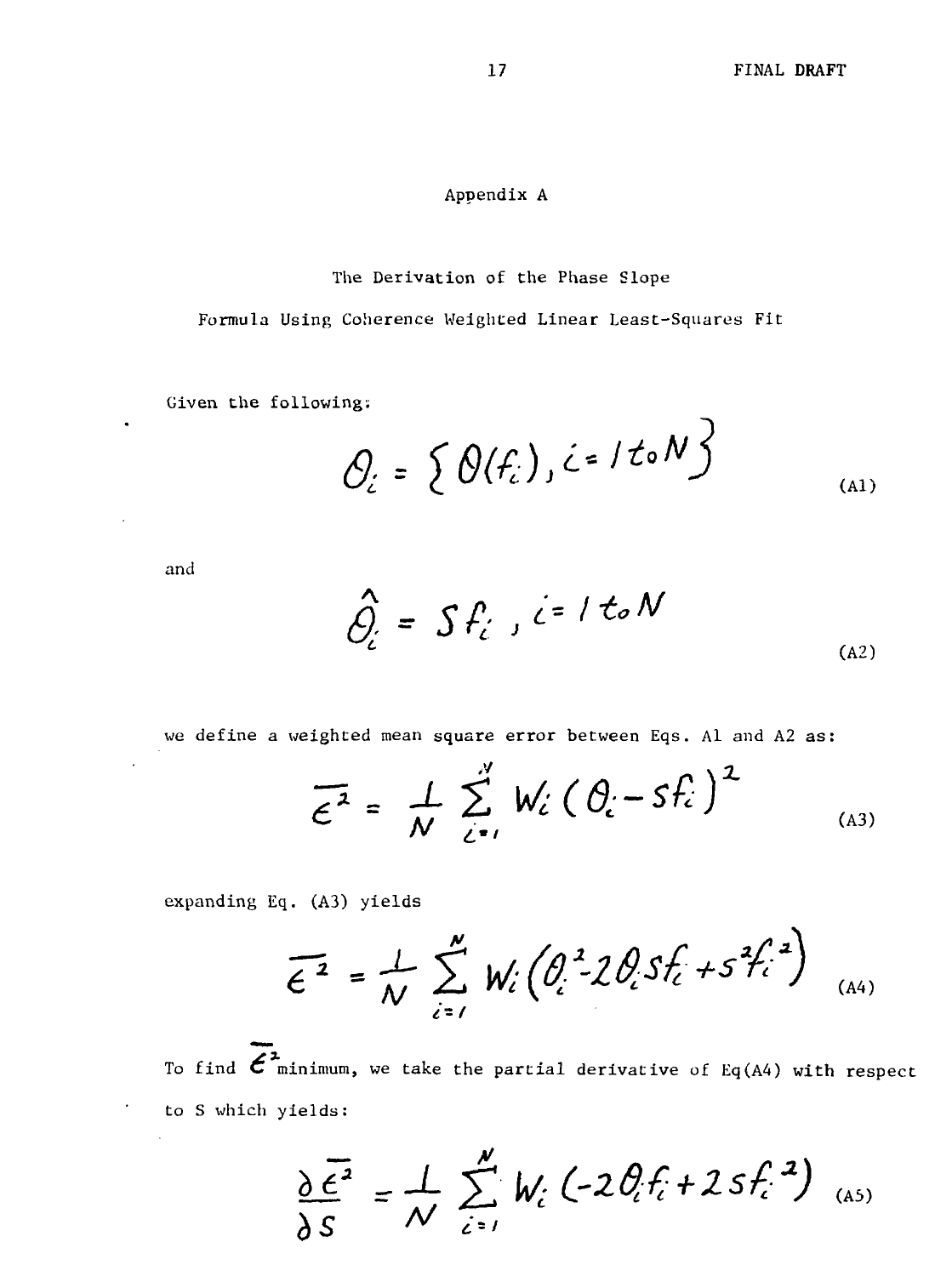and set Eq. A5 equal to 0 which yields:

$$
0 = -2 \sum_{i=1}^{N} W_i \partial_i f_i + S \sum_{i=1}^{N} W_i f_i^{2}
$$
 (A6)

Solving for S in Eq A6 yields:

$$
S = \frac{\sum_{i=1}^{N} W_i \cdot \theta_i f_i}{\sum_{i=1}^{N} W_i \cdot f_i^{2}}
$$
 (A7)

 $\hat{\mathbf{r}}$ 

 $\sim$ 

where  $\bigvee_i^\cdot = \bigvee^\cdot \big( \bigstar_i^\cdot \big)$  , the signal coherence at frequency f.

and S is the slope.

 $\bullet$ 

 $\mathcal{L}_{\mathcal{A}}$ 

 $\ddot{\phantom{a}}$ 

 $\Box$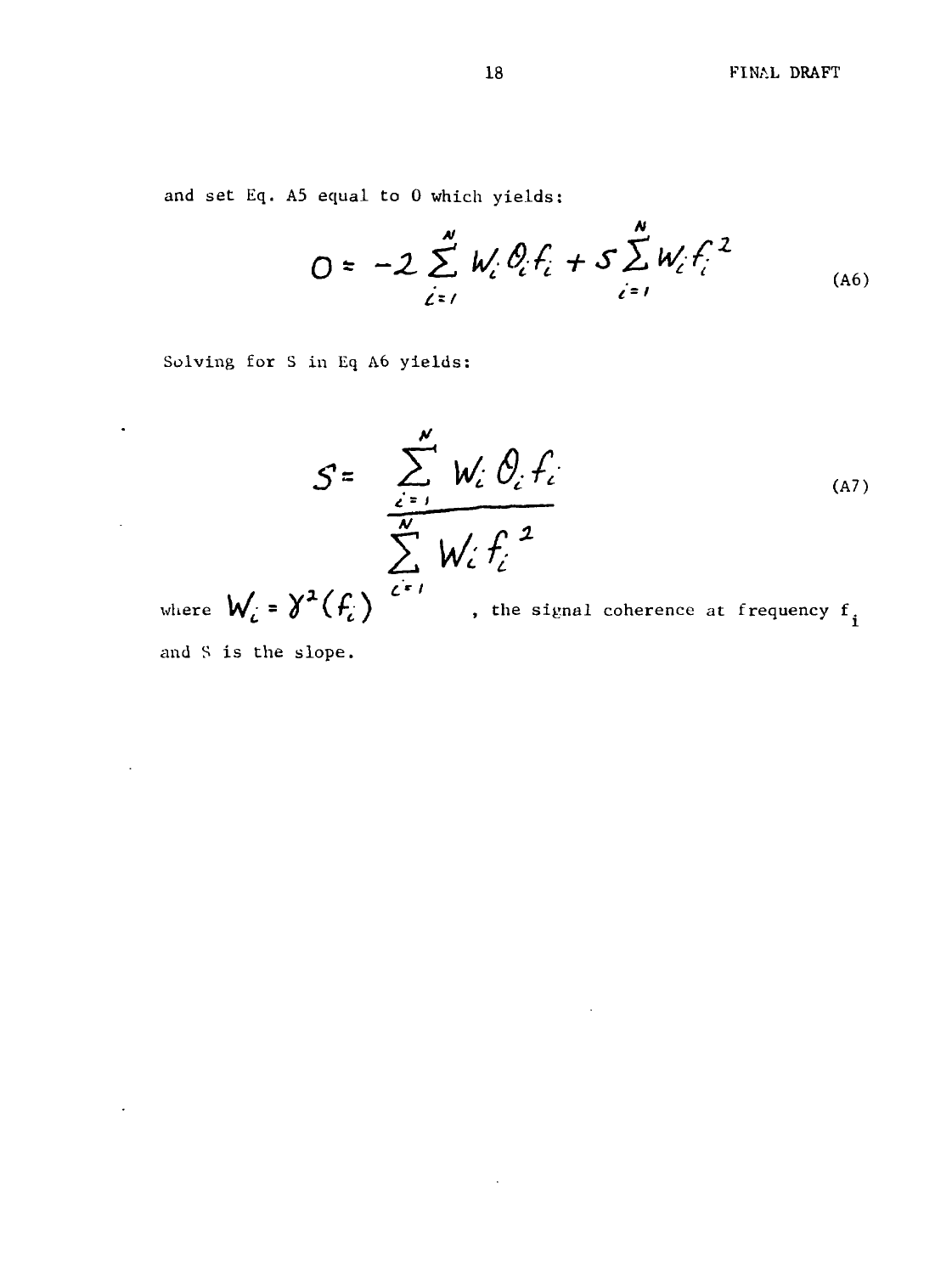#### Appendix B

Droplecs, A Probe Signal Simulation Program

DRPLTS (URoPLeTS) simulates the one-dimensional flow of droplets past two sensors. Even though the model of the sensor response to the droplets is simplified the simulations produced by DRPLTS are very similar to signals produced by real sensors. DRPLTS consists of two main sections, flow simulation and sensor simulation.

DRPLTS uses probability distributions and a random number generator to generate a flow. Three quantities are generated randomly for each droplet, (1) droplet length, (2) droplet velocity, and (3) time of appearance of the droplet. Transients are simulated by changing the probability distributions.

The sensor simulation is unconventional in that it does not use digital signal techniques even though the final output of DRPLTS is a digitized signal. Instead, the continuous (analog) differential equations are solved. The modeled sensor responds to the presence of a droplet in a binary fashion, with a measured void fraction of 0.0 if any part of the droplet is within the length of the sensor or 1.0 if not. If contaminating noise is present, the void fraction output is modified by a random number but the resulting void fraction still lies between 0,0 and 1.0. Because the signals are analyzed using digital signal processing techniques, the signal bandwidth must be limited. Real signals would be anti-abased via analog filters, and DRPLTS simulates two-pole analog filters precisely.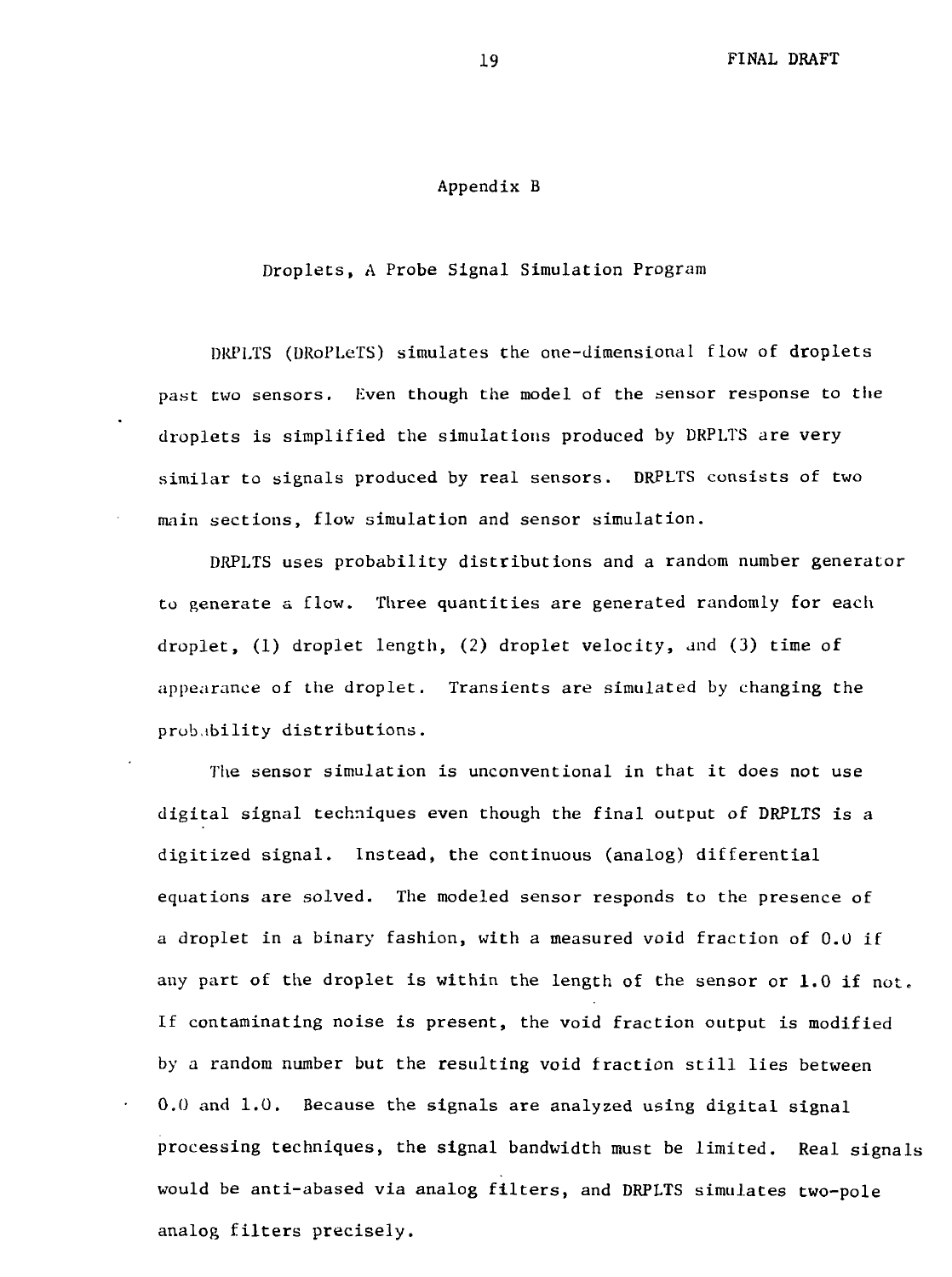The digitized signal is produced by solving the differential equations for each instant of digitization.

 $\mathcal{L}^{\text{max}}$ 

 $\mathcal{A}$ 

 $\sim$   $\sim$ 

 $\sim 10^{-11}$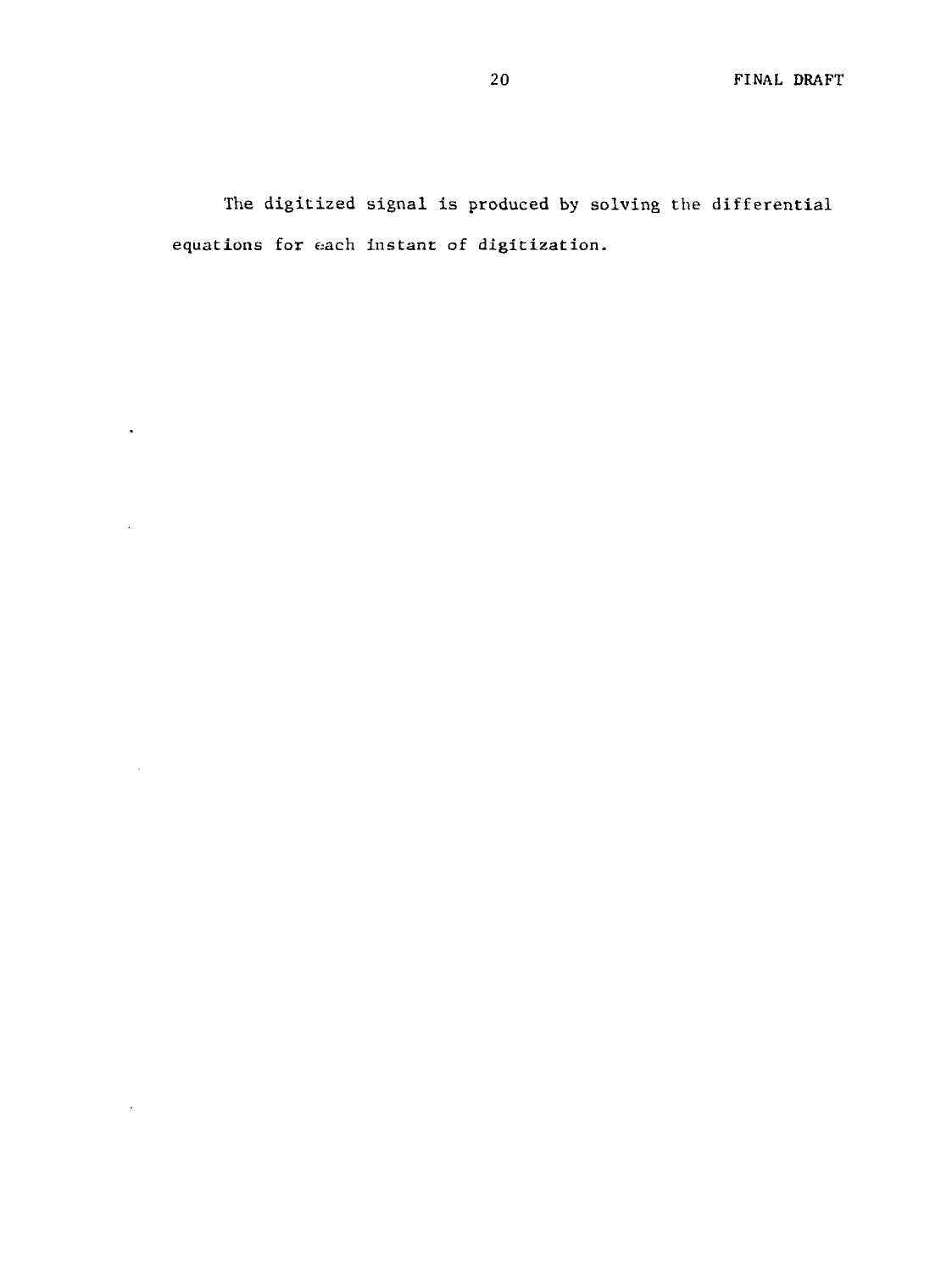# Table 1

# Calculated Transport Times

# For Steady-State, Simulated Data

| Simulated Transport Time<br>(m <sub>S</sub> ) | Average Algorithm Computed<br>Transport Time and Standard<br>Deviation<br>(ms) |
|-----------------------------------------------|--------------------------------------------------------------------------------|
| 1.00                                          | $0.99 \pm 0.06$                                                                |
| 3.00                                          | $2.97 \pm 0.02$                                                                |
| 5.00                                          | $4.92 \pm 0.03$                                                                |
| 7.00                                          | $6.89 \pm 0.03$                                                                |
| 9.00                                          | $8.32 \pm 0.04$                                                                |

 $\sim 10^{-11}$ 

 $\sim$ 

 $\sim$ 

 $\mathcal{L}^{\pm}$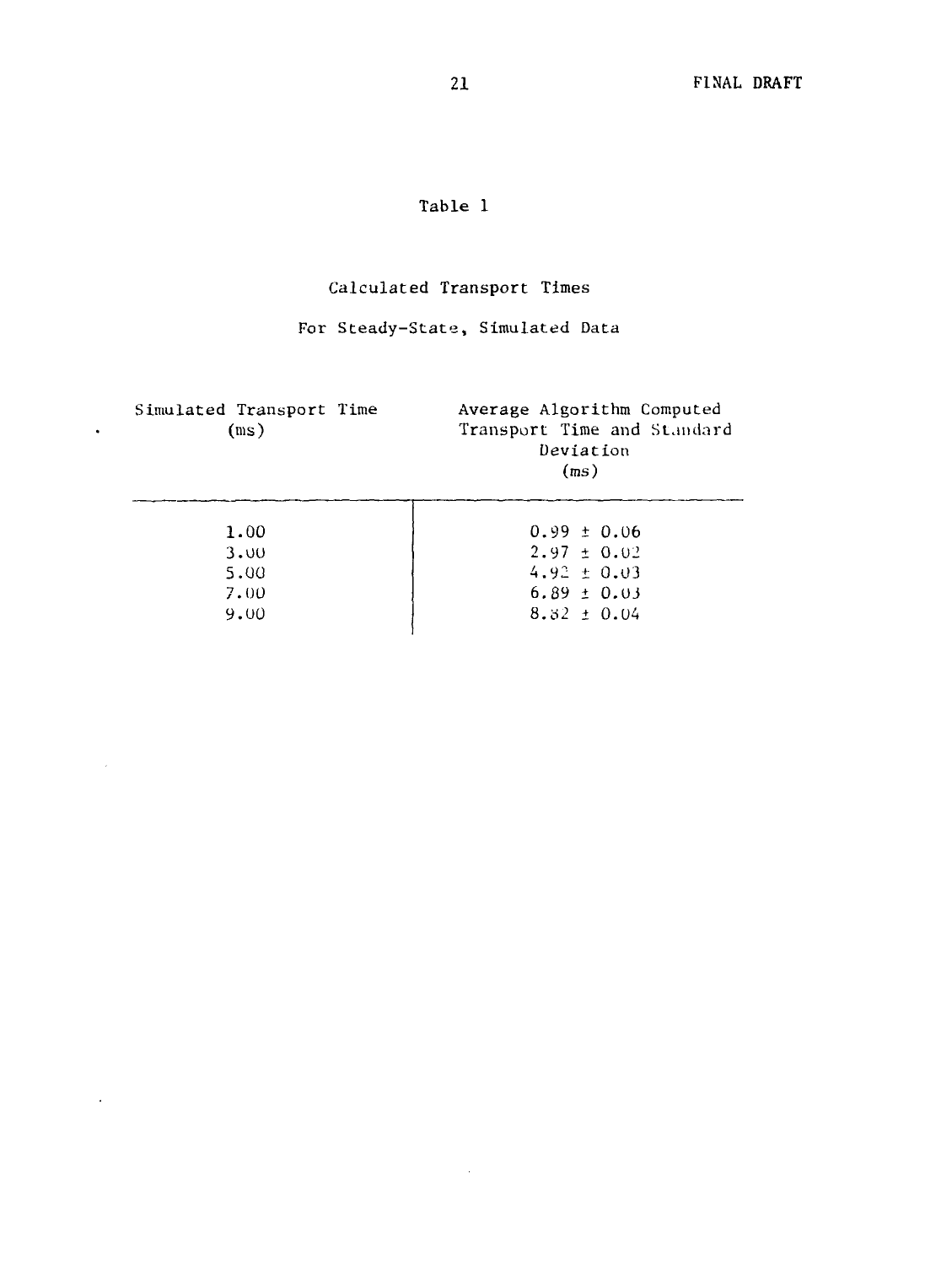#### References

- 1. L. J. Agee, "Multi-fluid Models for Transient Two-Phase Flow," Electric Power Research Institute, NP-618-SR, June, 1978.
- 2. J. S. Bendat, A. G. Piersol, Random Data: Analysis and Measurement Procedures, Wiley-Interscience, New York, 1971.
- 3. 0. F. Hewitt, P. C. Lovegrove, "Experimental Methods in Two-Phase Flow Studies," Electric Power Research Institute, NP-118, July, 1976.
- 4. C. D. Lassahn, "Two-Phase Flow Velocity Measurement With Radiation Intensity Correlation," Aerojet Nuclear Co., ANCR-1216, July, 1975.
- 5. Keiji Miyazaki, et. al., "Measurement of Propagation Velocities of Pressure and Void by Cross-Correlation of Fluctuations in Nitrogen-Water Flow," Journal of Nuclear Science and Technology, V. 10, May, 1973.
- 6. S. T. Olszowski, J. Coulthard, and R. S. Sayles, "Measurement of Disperced Two-Phase Gas-Liquid Flow By Cross Correlation of Modulated Ultrasonic Signals," International Journal^ of Multiphase Flow, V. 2, Pergamon/Elsevier, Great Britain, 1976.
- 7. S. Banerjee, T. R. Heidrick, and J. R. Saltvold, "Measurement of Void Fraction and Mass Velocity In Transient Two-Phase Flow," Specialists Meeting On Transient Two-Phase Flow, Toronto, August 3-4, 1976.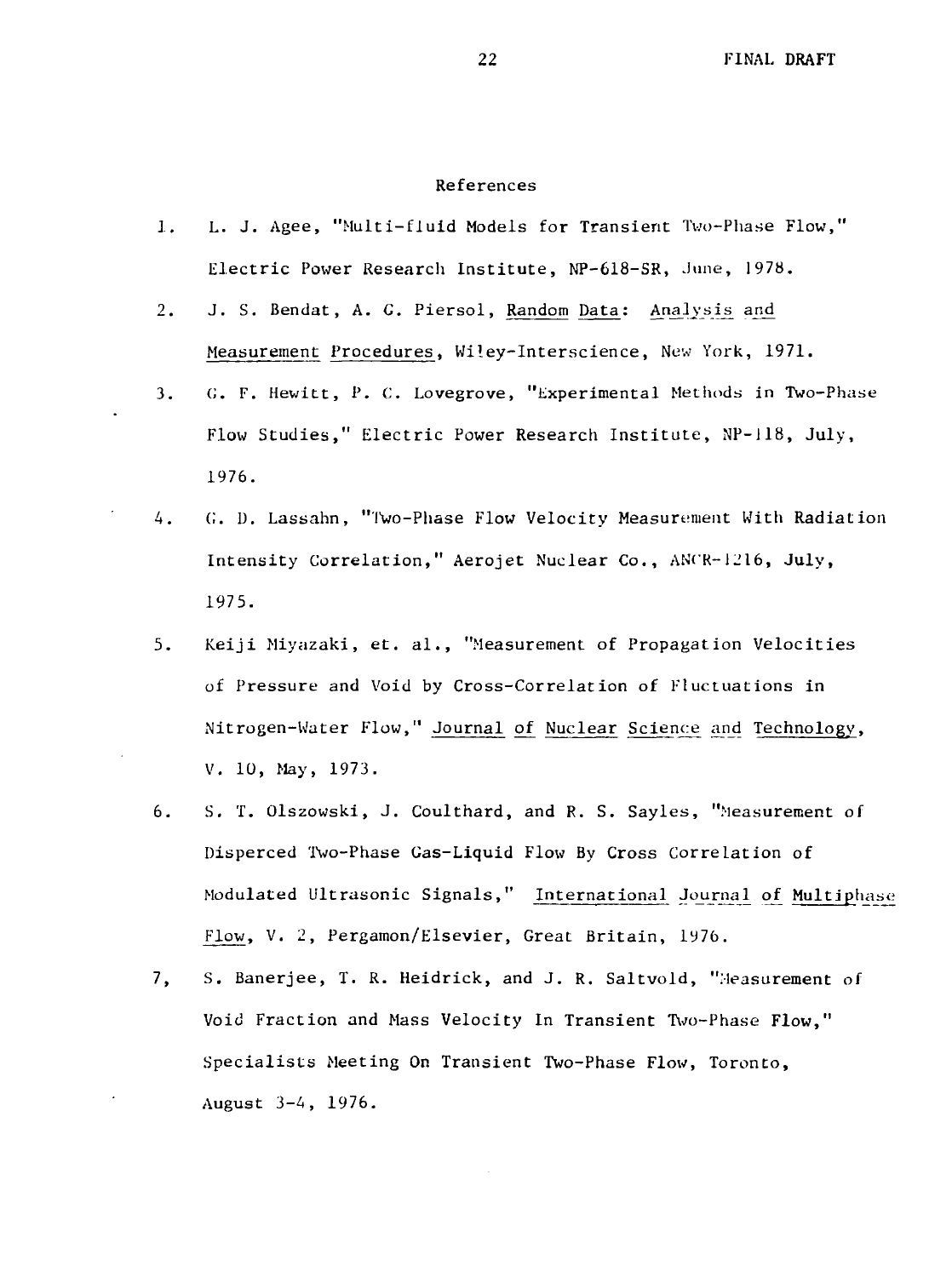- 8. A. C. Raptes, C. F. Popper, "The Analysis of Thermal Fluctuations In the Semiscale Tests To Determine Flow Transit DeJay Times Using A Transfer Function Cross-Correlation Technique," ANL-CT-77-17, August, 1977.
- 9. B. G. Eads, et al, "Advanced Instrumentation for Reflood Studies Program Quarterly Progress Report, October J-December 31, 1977," NUREC/CR-0213, ORNL/NUREC/TM-202, September, 1978.
- 10. W. H. Leavell, J. E. Hardy, H. Leibert, and J. A. Mullens, "Transient Testing of An In-Core Impedance Flow Sensor In A 9-Rod Heated Bundle," ORNL/NUREG/TM-389, (to be published).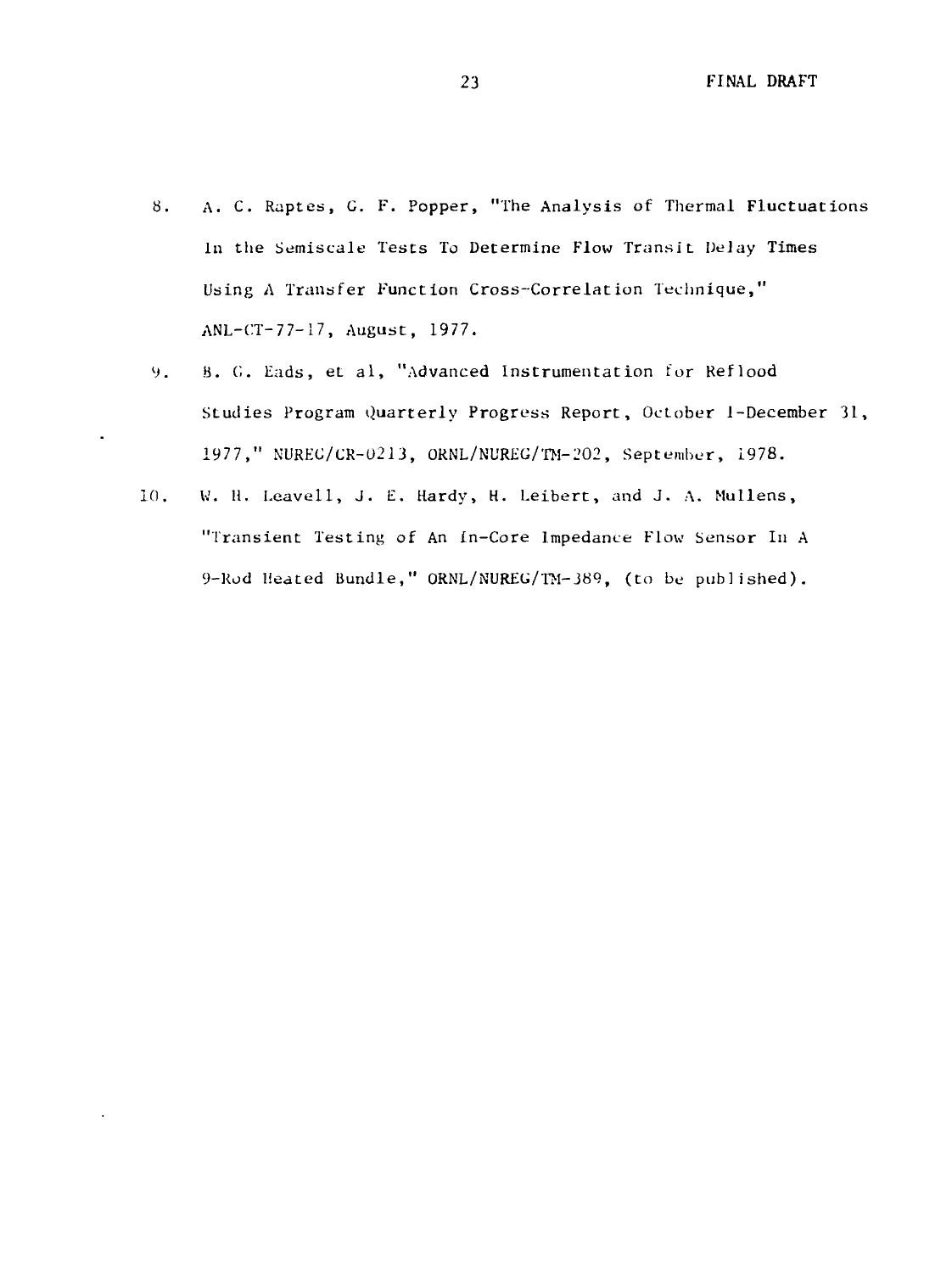#### Figure Captions

- Fig. 1 An example of impedance probe signals for a steam-water mixture.
- Fig. 2 An example of a simulated impedance probe signal.
- Fig. 3 Transit time as a function of coherence calculated with simulated signals having a delay of  $5$  ms.
- Fig. 4 Transit time versus time calculated for a 5, 20, and 80 s. simulated transient delay.
- Fig. 5 Calculated transit time versus time for a 20 s simulated transient delay with a 0.8 average signal coherence.
- Fig. 6 Calculated transit time versus time for a 20 s simulated transient delay with a 0.5 average signal coherence.
- Fig. 7 Calculated transit time versus time Tor a 20 s simulated transient delay with a 0.3 average signal coherence.
- Fig. 8 1-s averaged transit time versus time for a 5 s simulated transient delay.
- Fig. 9 0.5-s averaged transit time versus time for a 5 s simulated transient delay.
- Fig. 10 0.25 averaged transit time versus time for a 5 s. simulated transient delay.
- Fig. 11 Phase interface velocity versus time for a real steam-water transient produced by a simulated reflood experiment.
- Fig. 12 Maximum and minimum transport delay calculated for a real steam-water transient produced by a simulated reflood experiment.
- Fig. 13 A comparison versus time of transport delay calculated by the algorithm (0) and by high-speed photographs (x) for a part of a real steam-water transient.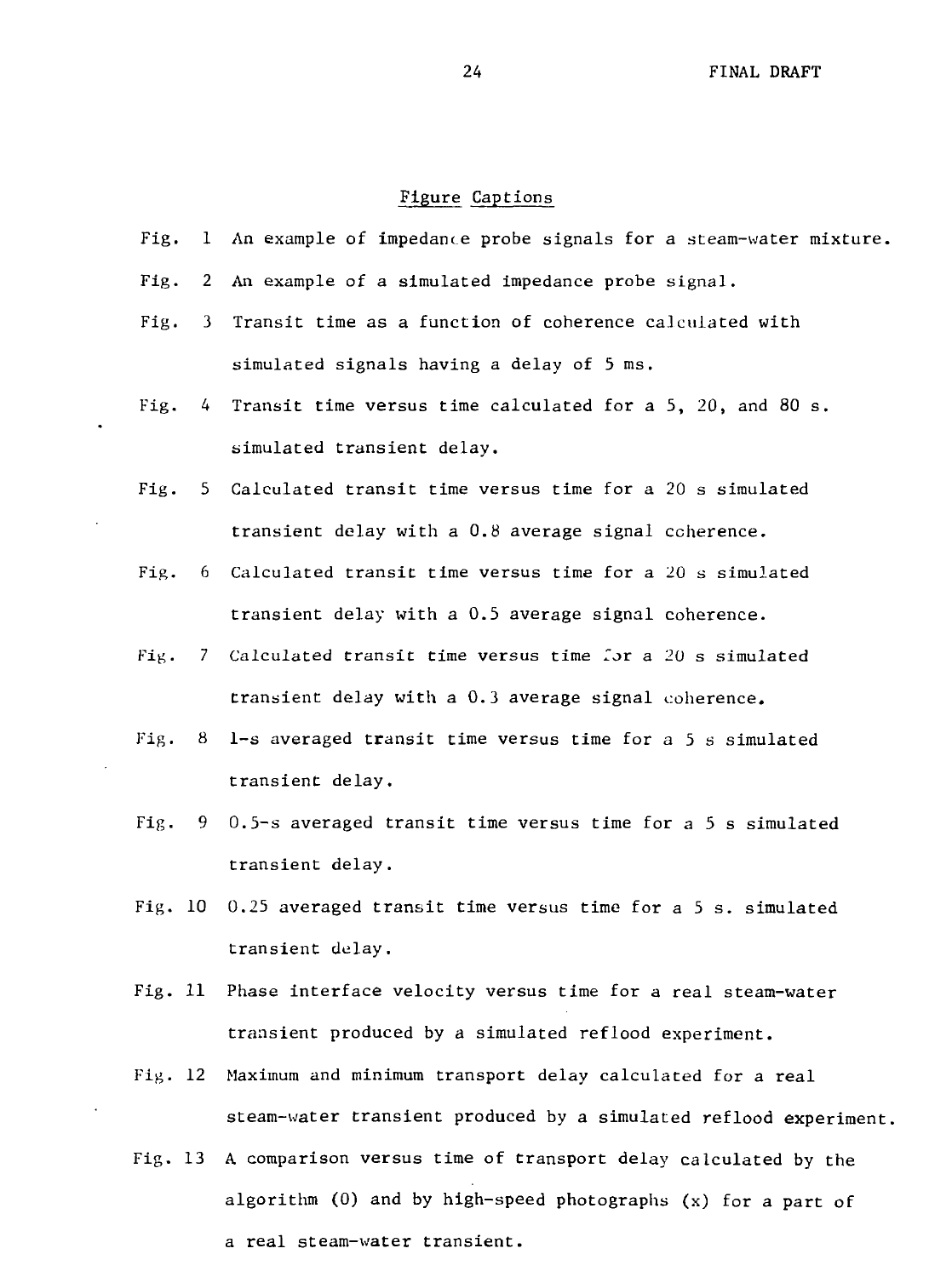

Fig. 1 An example of impedance probe signals for a steam-water mixture.

LU ጋ<br>መ ZJ ⋛ <u>.</u> <u>្</u>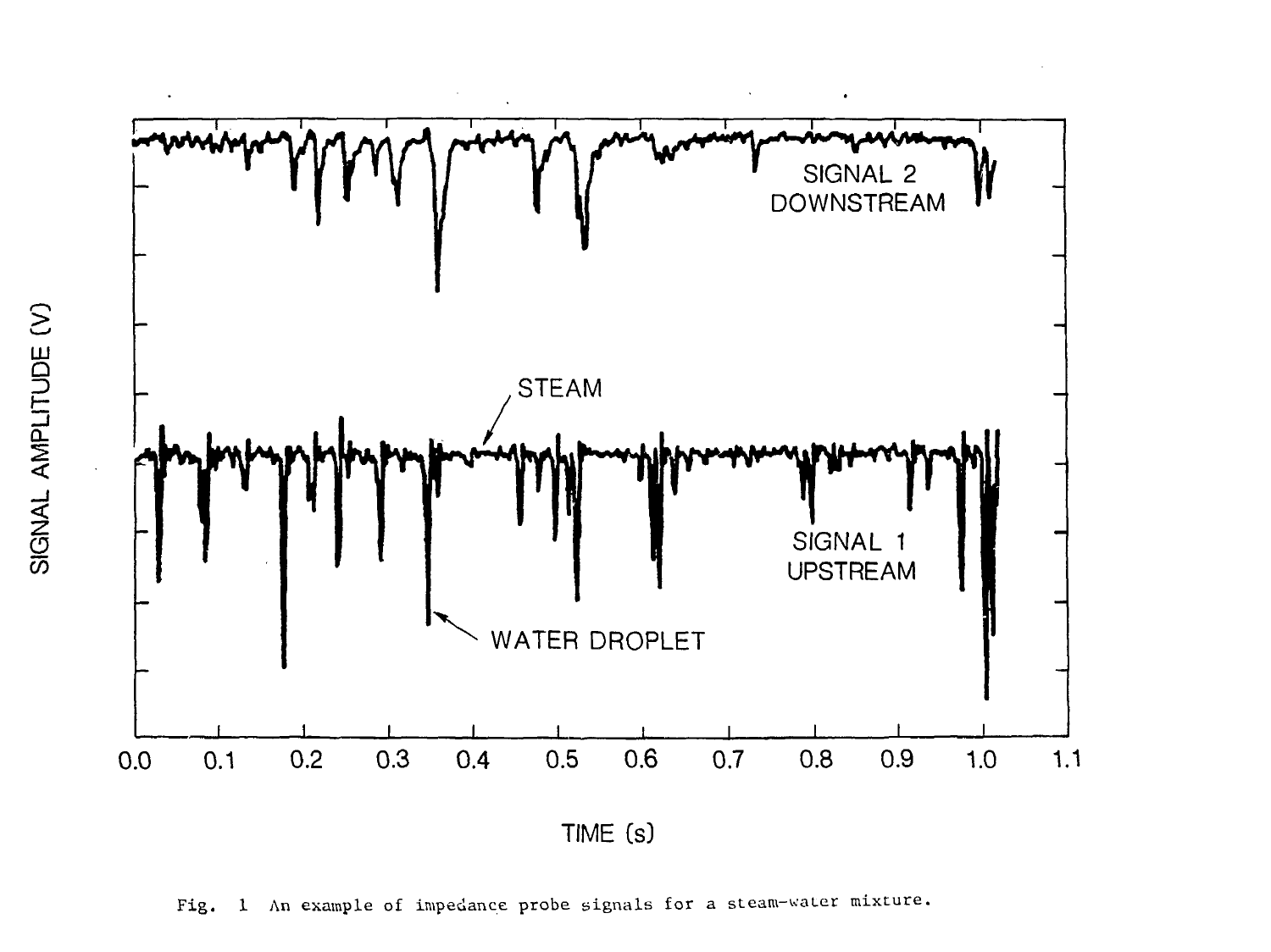

 $\cup$   $\cup$ 

Fig. 2 An example of a simulated impedance probe signal.

**< /** $101E$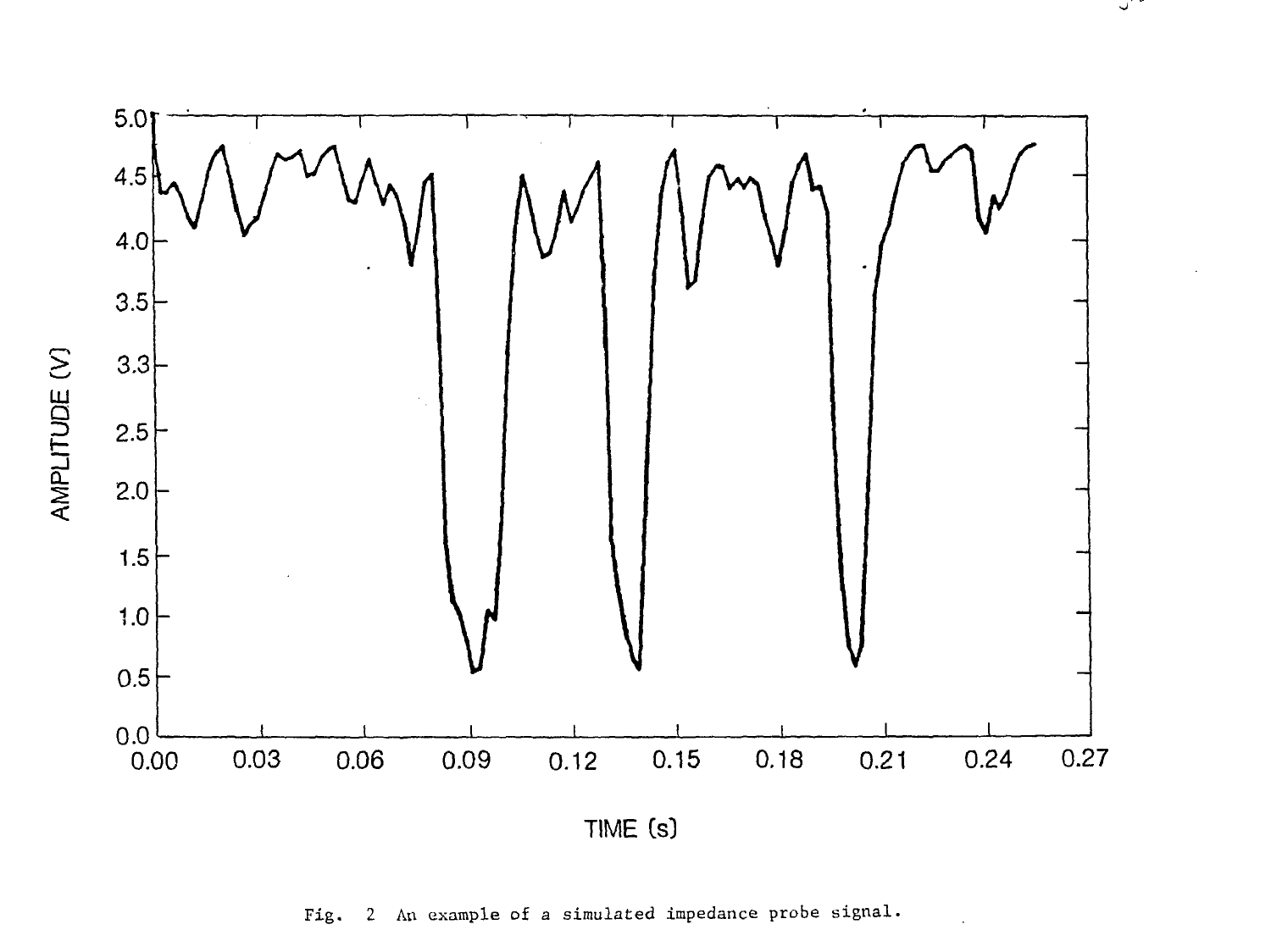

Phase Calculated Delay for Decreasing Coherence

# Fig. 3 Transit time as a function of coherence calculated with

simulated signals having a dolay of 5 ms.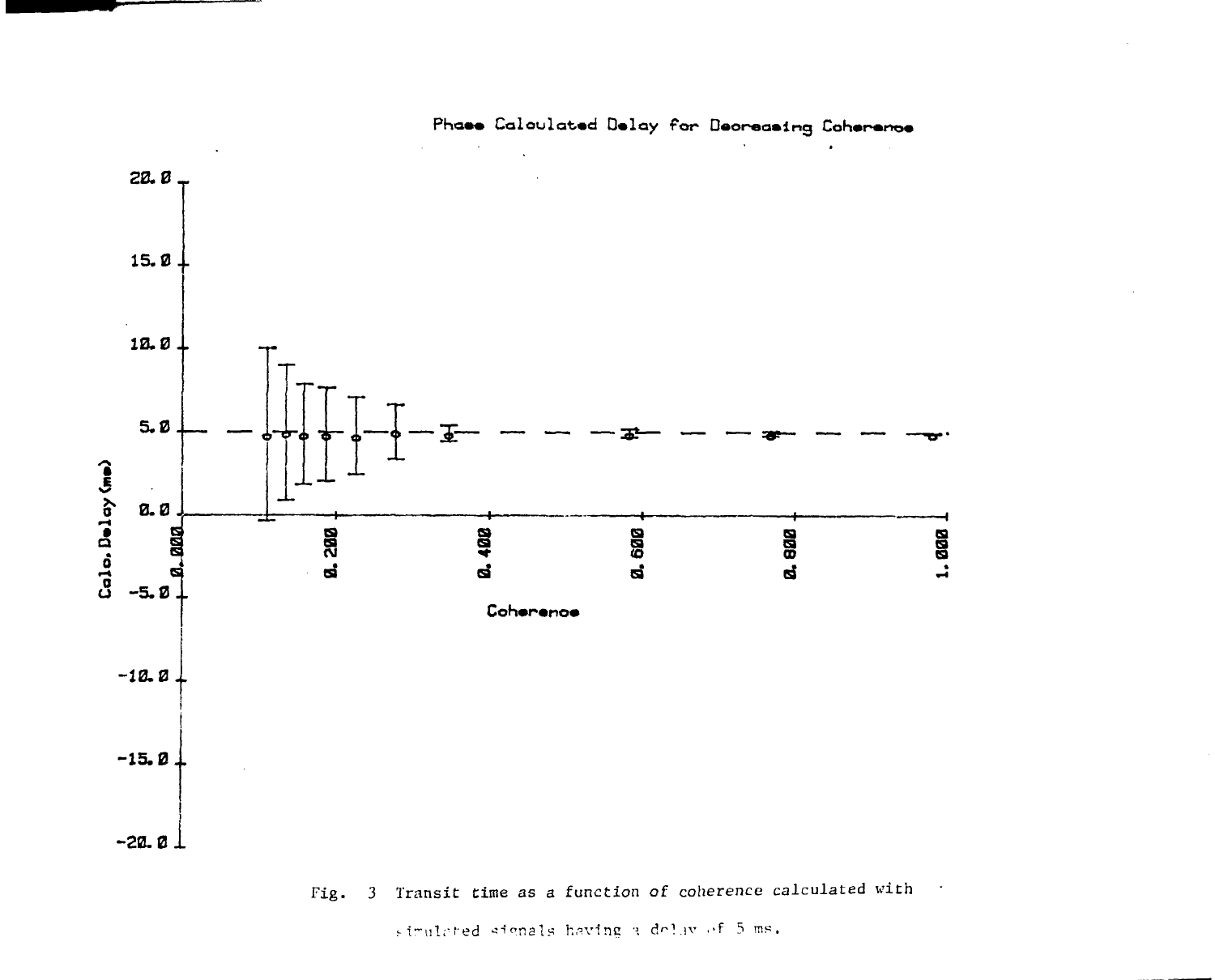

## 5.20. and 80 sec. Simulated Transient Delay

 $\int d\omega$ 

Transit time versus time calculated for a 5, 20, and 80 s. Fig.  $\frac{4}{7}$ 

cimulated transient delay.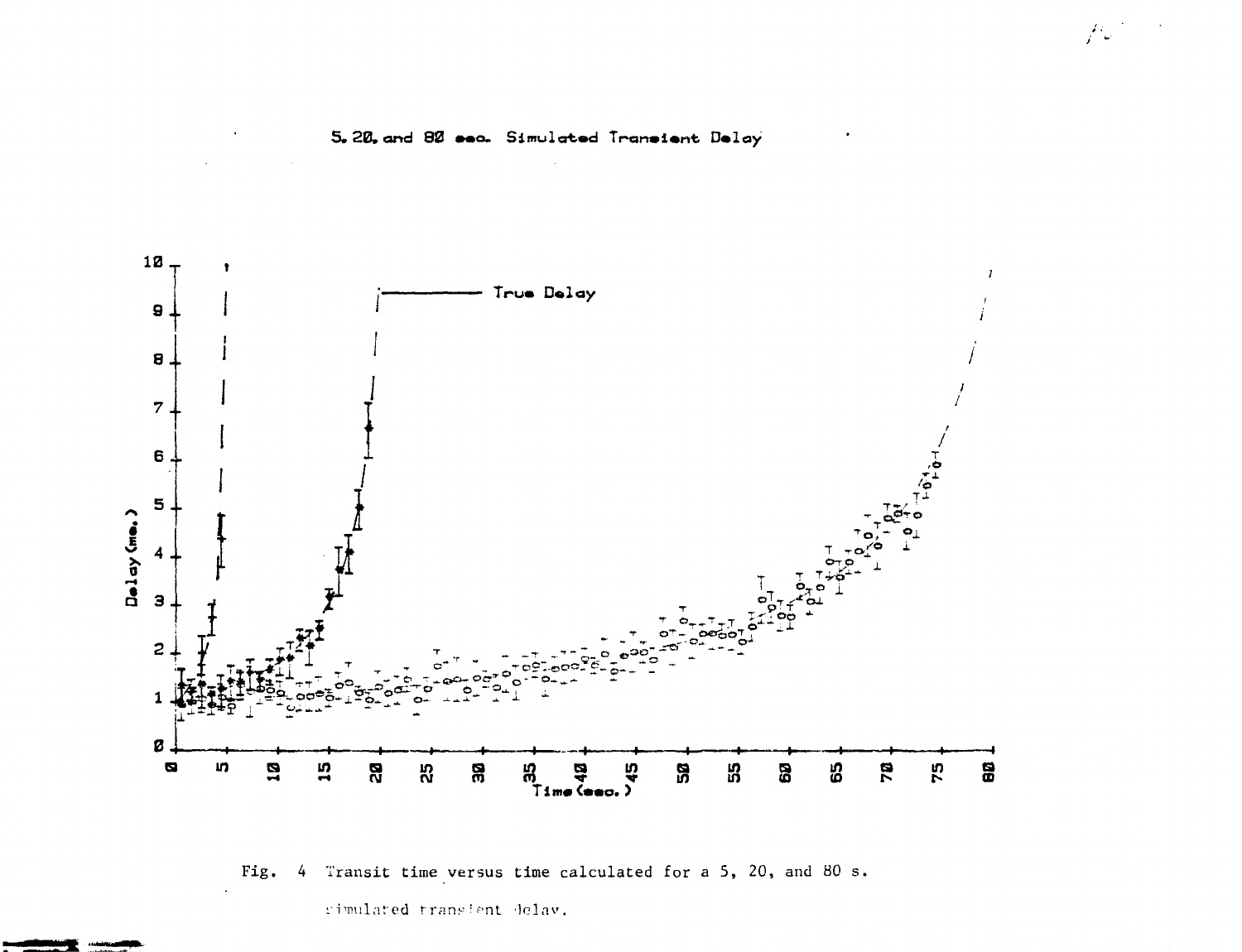



transient delay with a 0.8 average signal coherence.

Delay (me.)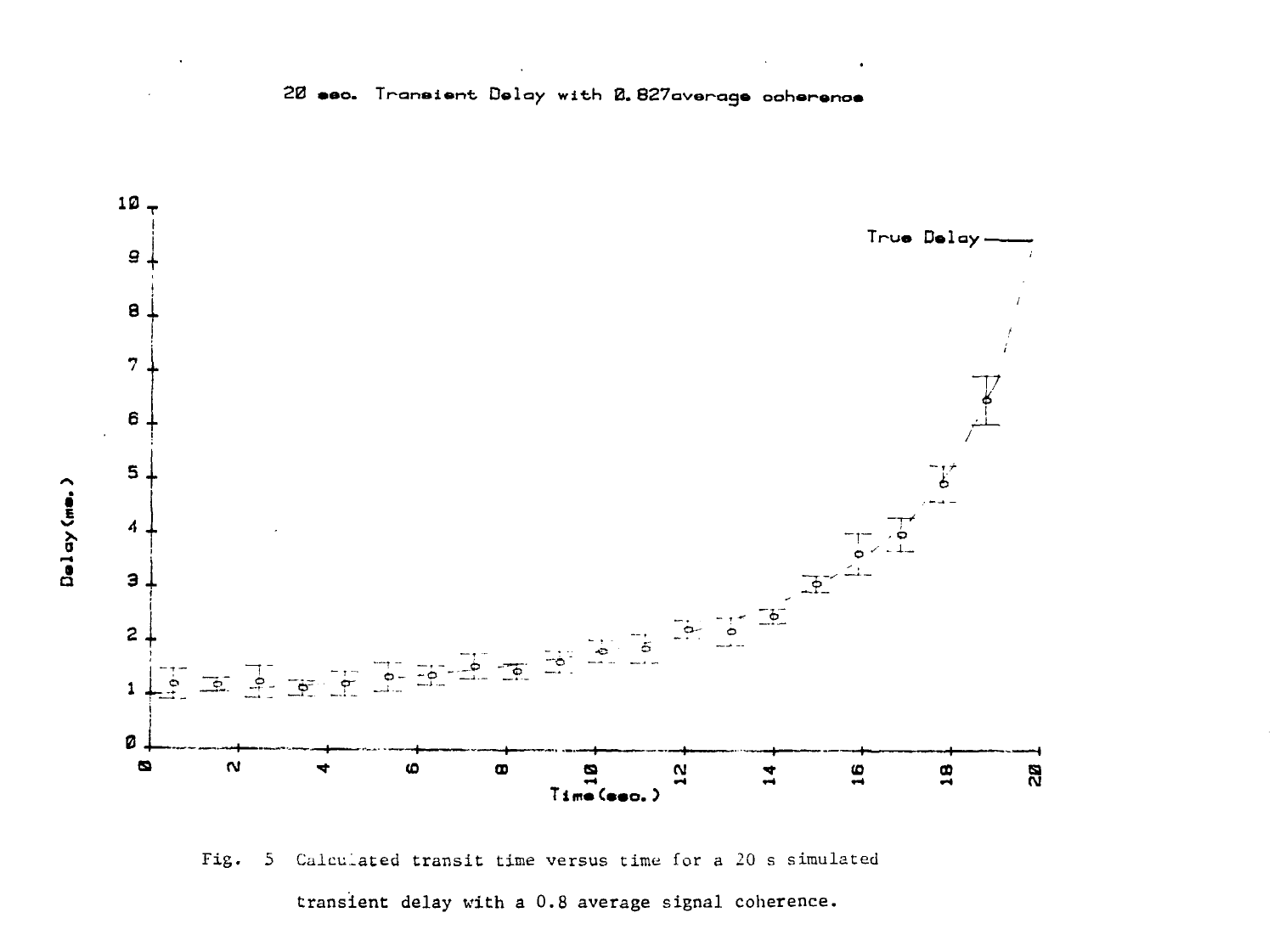



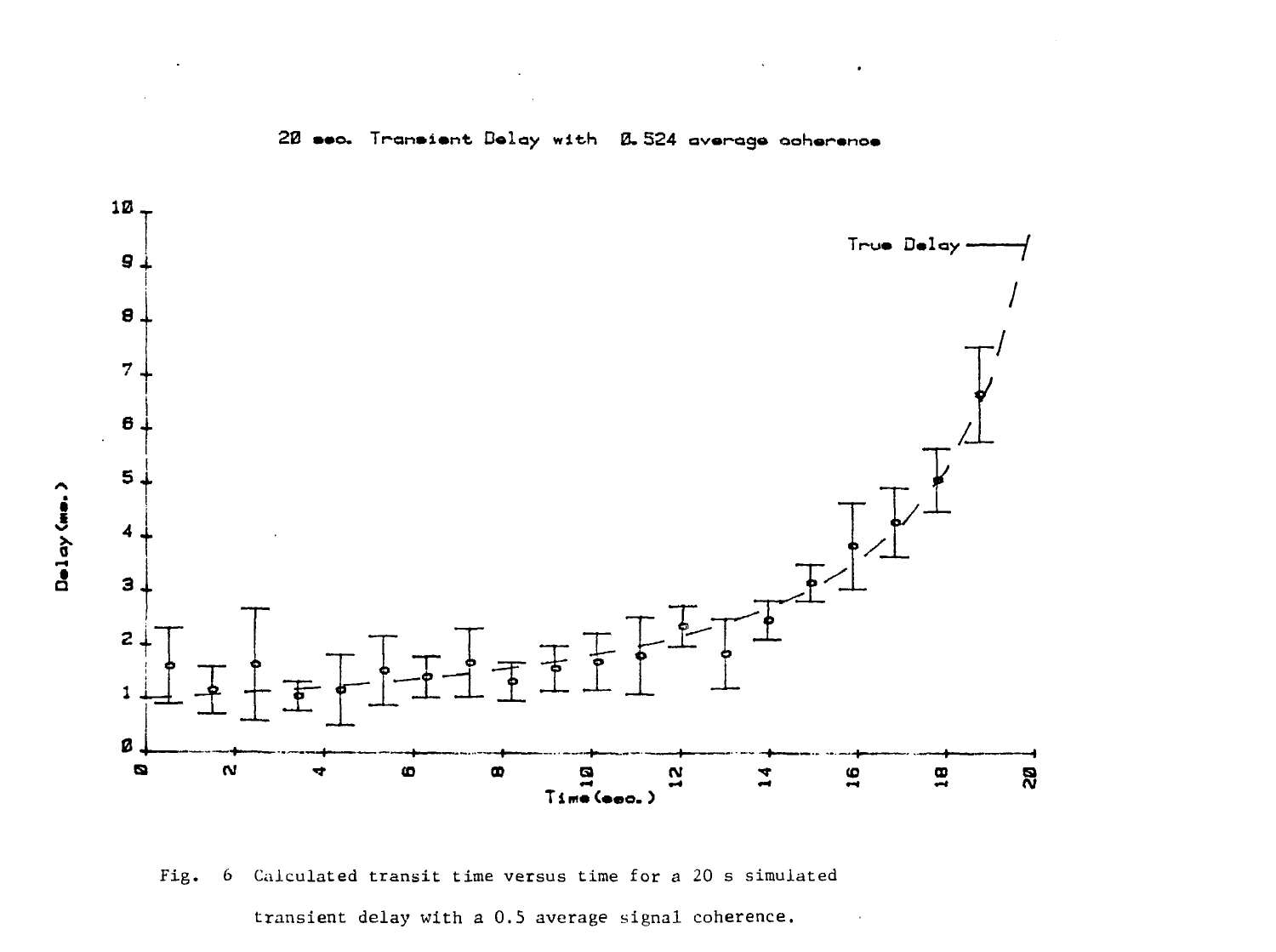

## 20 sec. Transient Delay with 2.353 average coherence

Fig. 7 Calculated transit time versus time for a 20 s simulated

transient delay with a 0.3 average signal coherence.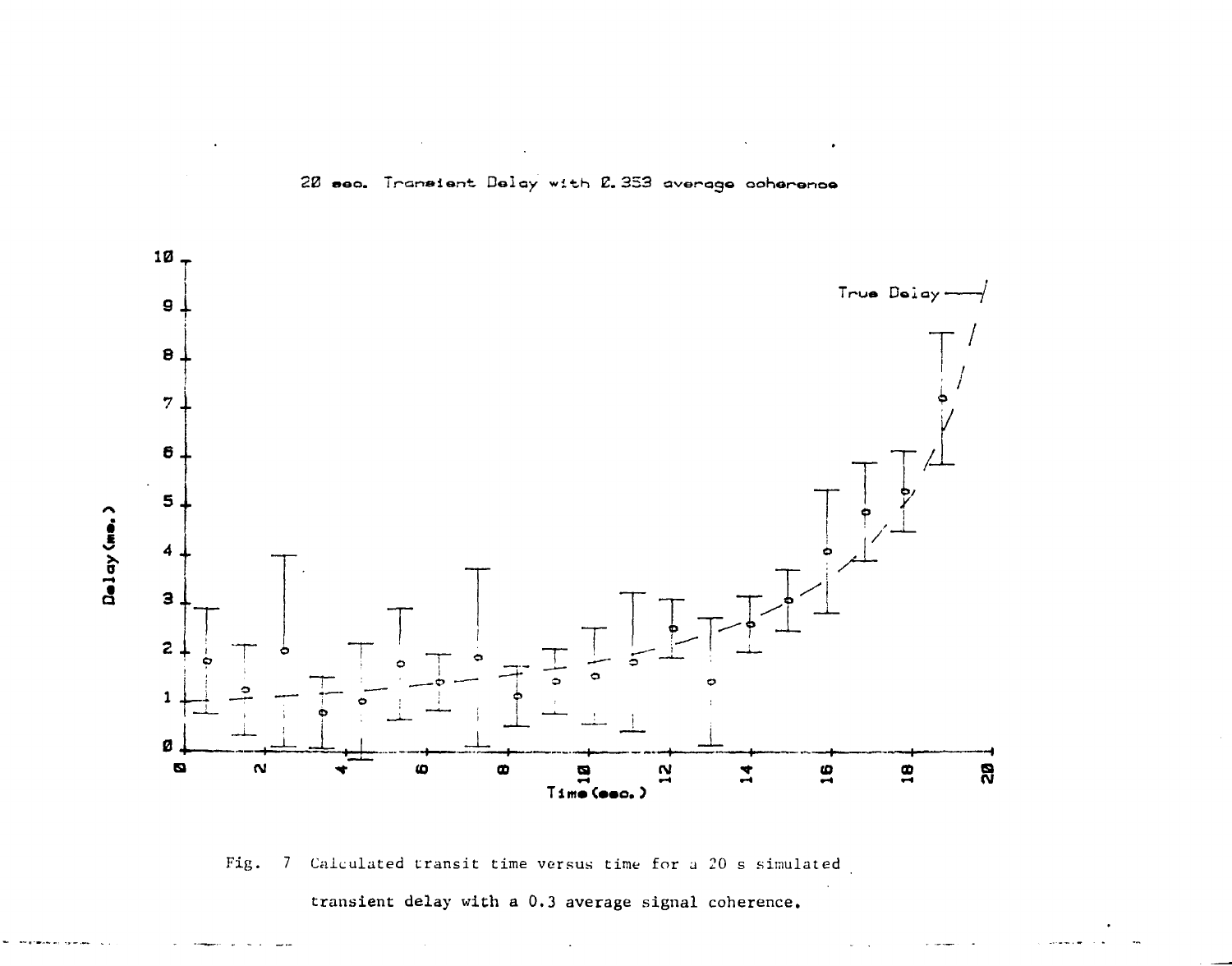

 $\mathcal{L} \in \mathcal{L}$ 

Fig. 8 1-s averaged transit time versus time for a 5 s simulated

tro sient delay.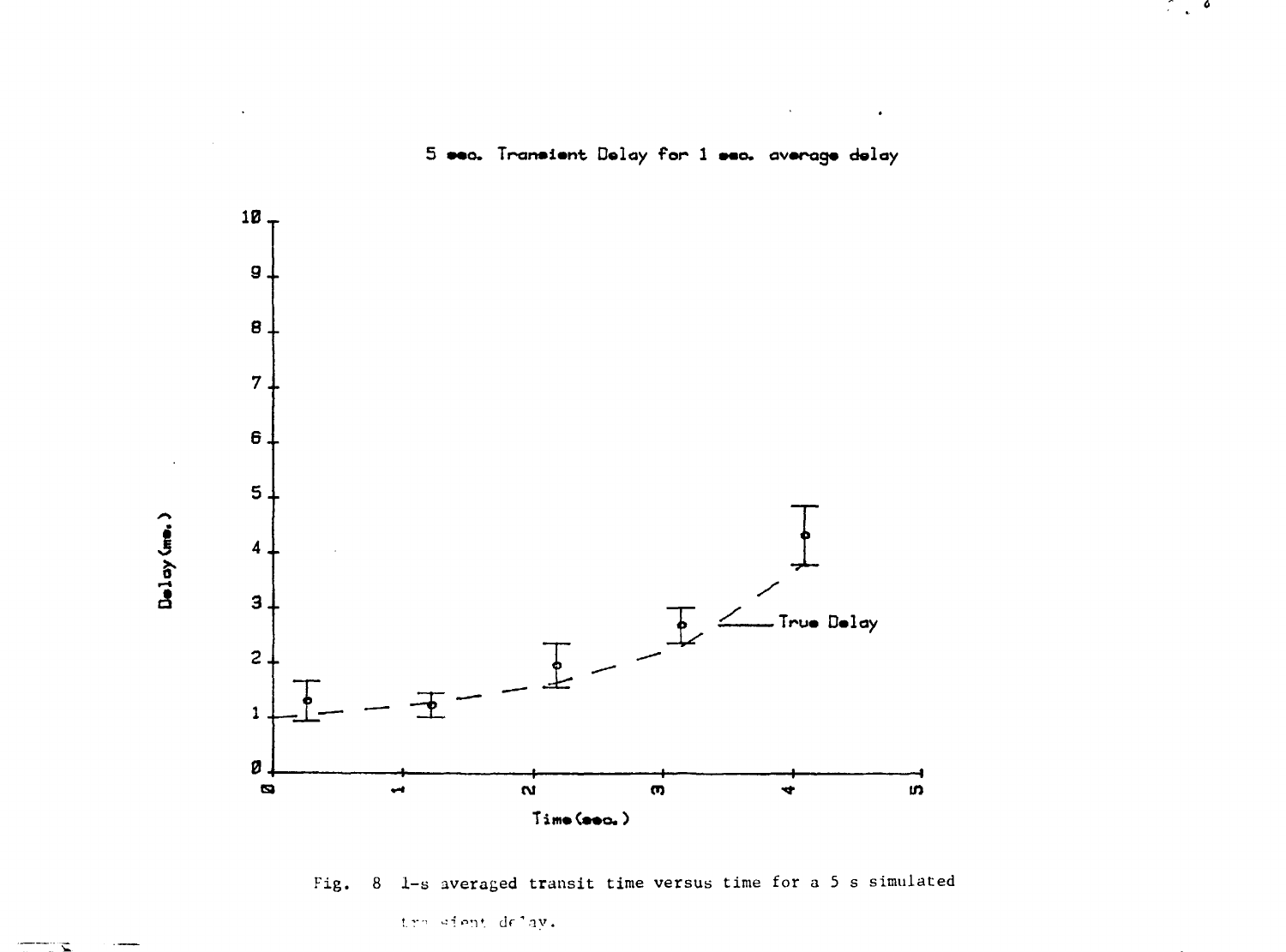

5 sec. Transient Delay with 2.5 sec. averaged delay

 $\bullet$ 

Fig. 9 0.5-s averaged transit time versus time for a 5 s simulated

transfert delay.

Delay (me.)

 $\overline{\mu}$  9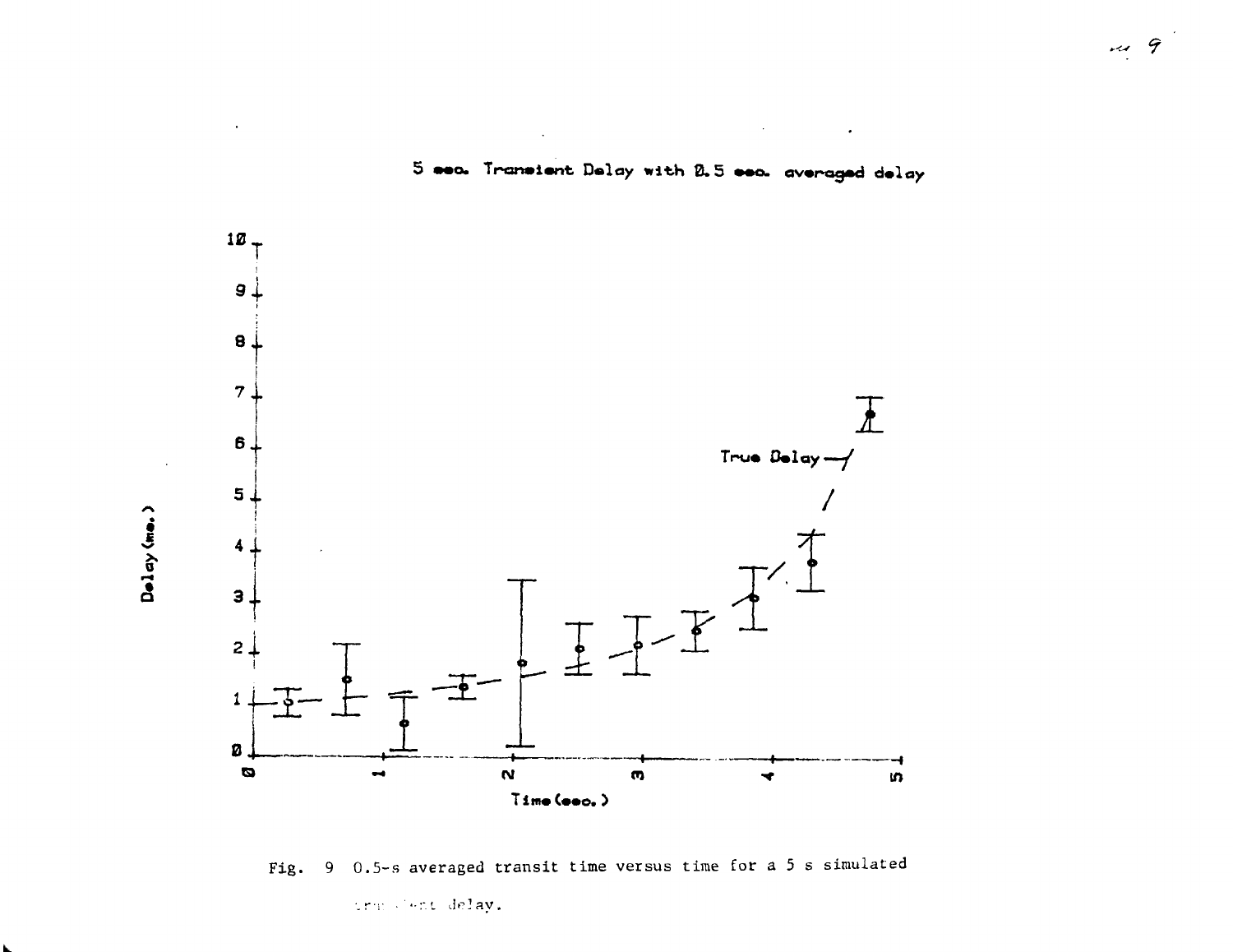

5 sec. Transient Delay with 2.25 sec. averaged delay

Fig. 10 0.25 averaged transit time versus time for a 5 s. simulated transient delay.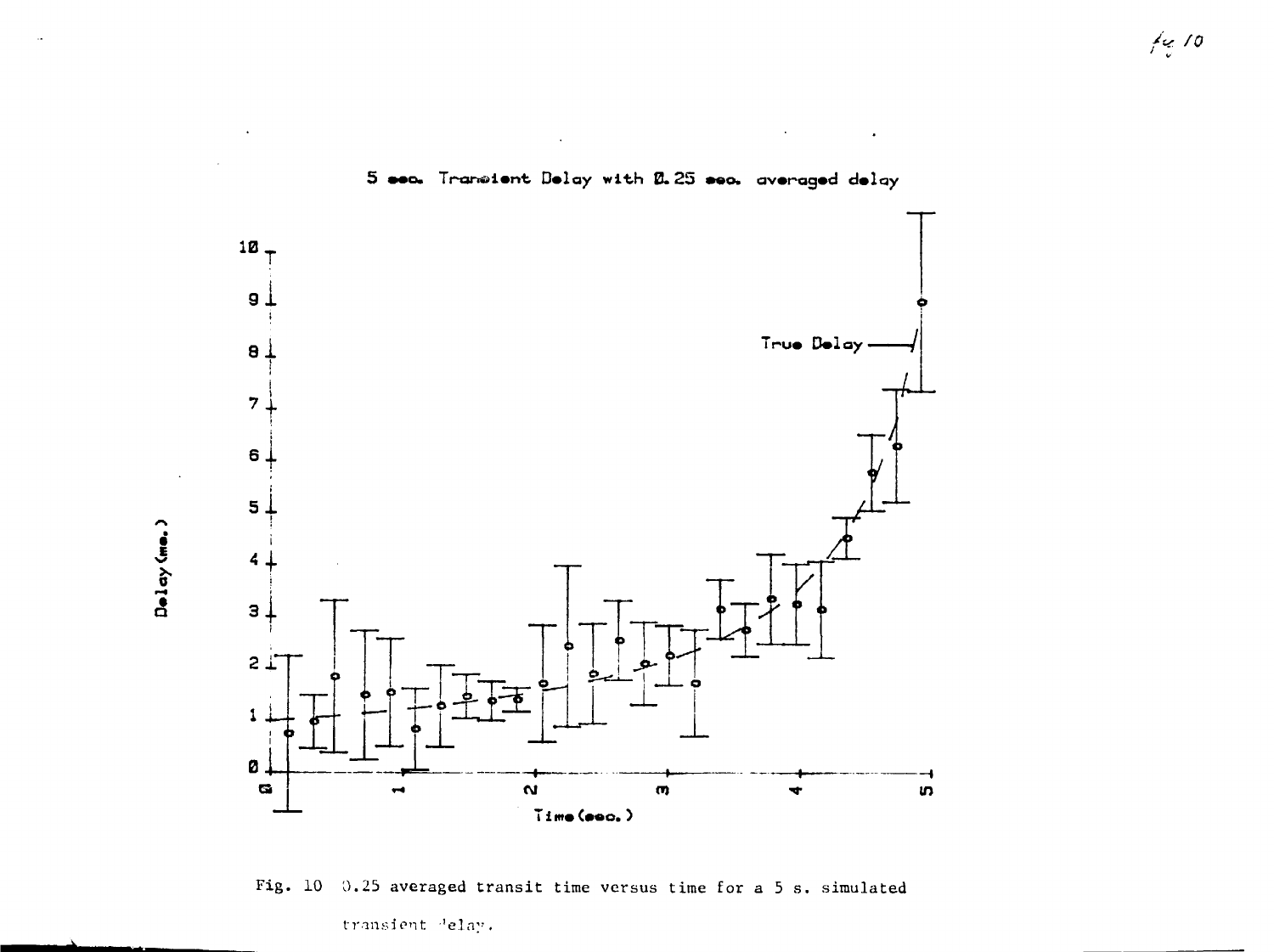

Fig. 11 Phase interface velocity versus time for a real steam-water

transient produced by a simulated reflood experiment.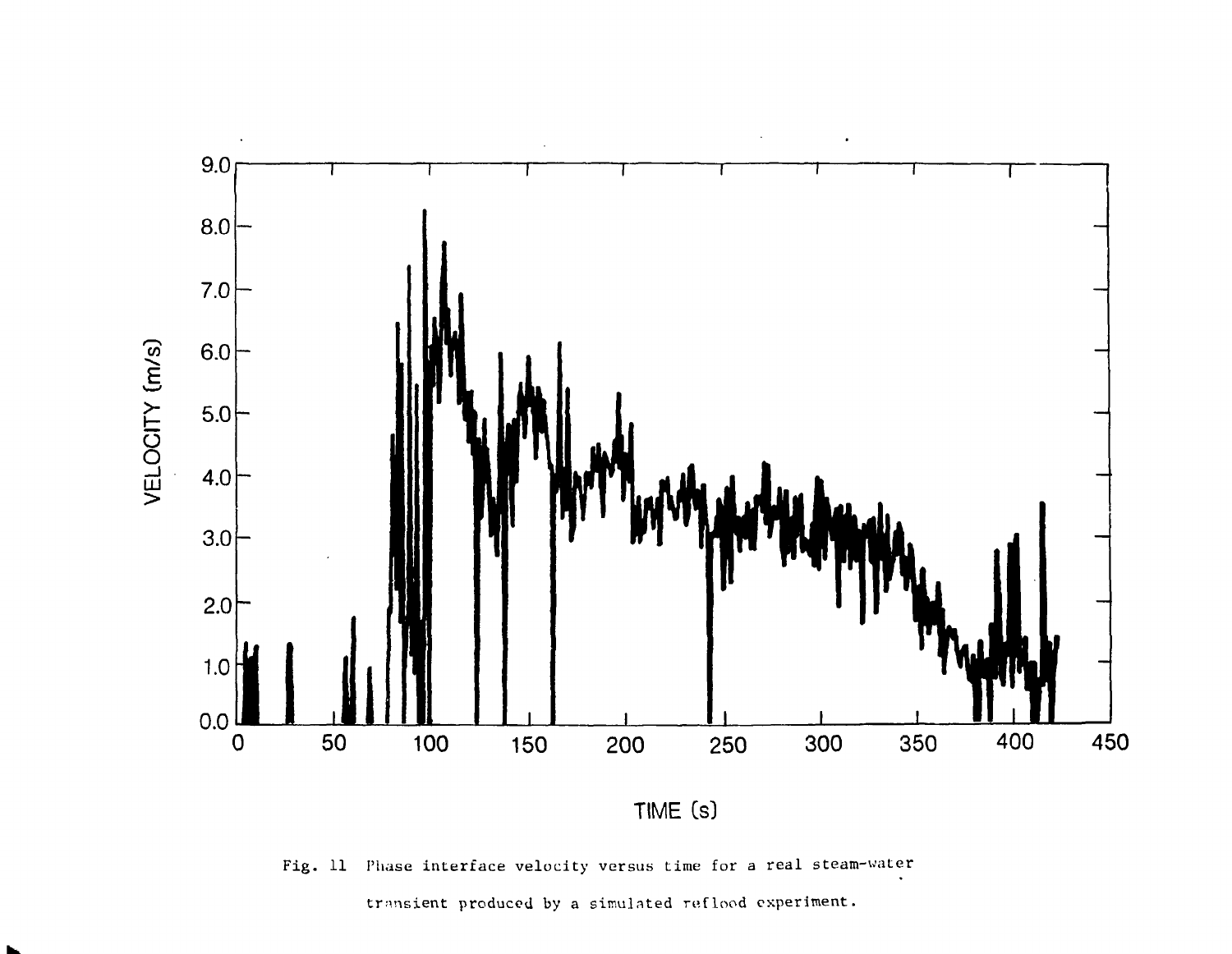



TIME<sup>(S)</sup>

stenwarder transfent produced by a similated reflood experiment